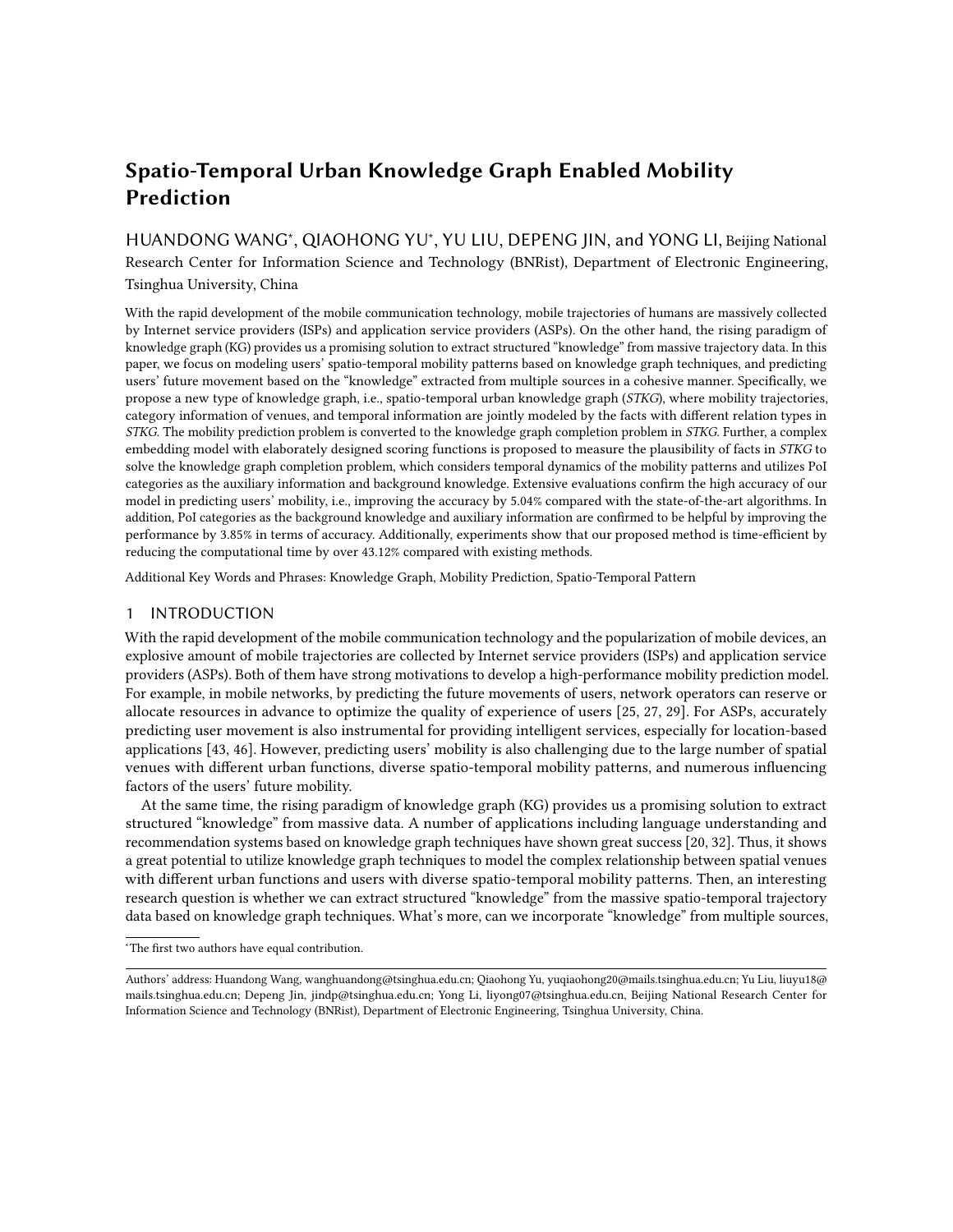e.g., category information of venues obtained from the map services, to predict users' future movement with better performance?

A number of approaches have been proposed to utilize knowledge graphs to better model user behaviors [\[37,](#page-22-3) [38\]](#page-22-4). However, most of them directly enhance existing user models by using the embeddings of entities learned from KG as the initial features, which fails to incorporate "knowledge" from multiple sources in a cohesive manner. What's more, the "knowledge" involved in the user traces is ignored in these methods. For example, based on the trajectory data, we can extract the spatio-temporal mobility patterns of users, which are definitely important knowledge and useful for a number of applications including user profiling [\[40\]](#page-22-5), spatio-temporal aware recommendation [\[44\]](#page-22-6), etc.

In this paper, we focus on modeling users' spatio-temporal mobility patterns based on knowledge graph techniques, and predicting users' future movement based on the "knowledge" extracted from multiple sources in a cohesive manner. By elaborately defining a data schema, we construct our proposed spatio-temporal urban knowledge graph (STKG), where users, spatial venues, their categories, and time are regarded as entities in the STKG and "knowledge" from different sources are characterized by the facts of different types of relations between them. Further, the mobility prediction problem is converted to the knowledge graph completion problem in the STKG. We further propose a multi-ary embedding model in the complex vector space to solve the knowledge graph completion problem, where entities and relations are jointly mapped into a low-dimensional complex space with the plausibility of the facts between them preserved. In this process, multi-level categories of spatial venues are jointly considered in a uniform manner, which characterizes their urban functions. At the same time, user features are learned correlated with their diverse spatio-temporal mobility patterns. What's more, we define different types of relations to characterize the spatio-temproal patterns correlated with different combinations of the influencing factors, and implement extensive experiments to evaluate their influence on the performance of the mobility prediction. In summary, our paper makes the following contributions:

- This is the first work to solve the mobility prediction problem by converting it to a knowledge graph completion problem in the new proposed spatio-temporal urban knowledge graph (STKG), where massive mobility trajectories, category information of venues, and temporal information are jointly modeled in a cohesive manner.
- We propose a complex embedding model for entities and relations in the STKG with elaborately designed scoring functions to model the facts between them, which considers temporal dynamics of the mobility patterns and auxiliary information with different forms describing the historically visited venues and their categories.
- Extensive evaluations confirm the high accuracy of our model in predicting users' mobility. Specifically, our proposed model improves the accuracy of user mobility prediction by 5.04% compared with the state-of-the-art algorithms. What's more, background knowledge is confirmed to be helpful, i.e., by combining the auxiliary information and the affiliation relations based on the PoI category information, the prediction performance of our proposed model is improved by 3.85% in terms of accuracy. In addition, experiments show that our proposed method is time-efficient by reducing the computational time by over 43.12% compared with existing methods.

The rest of the paper is structured as follows. In Section [2,](#page-2-0) we present the mathematical model and formulate the investigated problem. In Section [3,](#page-3-0) we introduce the methodology to solve the mobility prediction problem based on our proposed spatio-temporal urban knowledge graph. In Section [4,](#page-8-0) we evaluate the performance of our proposed algorithms compared with existing algorithms. Finally, after discussing related work in Section [5,](#page-17-0) we summarize our main findings in Section [6.](#page-20-0)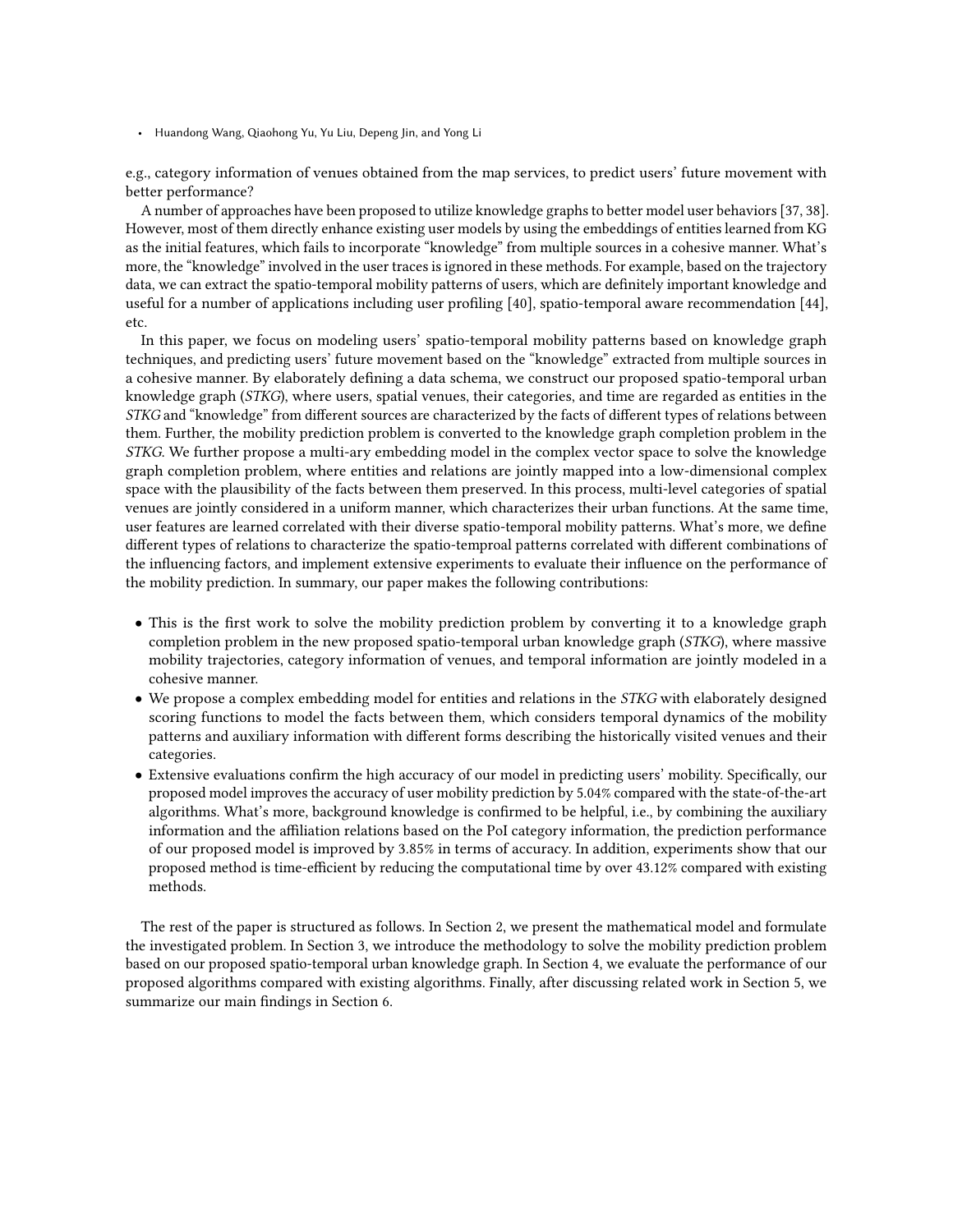<span id="page-2-1"></span>

| <b>Notation</b>             | Description                                                                                                     |
|-----------------------------|-----------------------------------------------------------------------------------------------------------------|
| G                           | The spatio-temporal urban knowledge graph.                                                                      |
| $\mathcal{G}^V$             | The spatio-temporal urban knowledge graph with only spatio-temporal mobility pattern                            |
| $\mathcal{G}^{Ci}$          | relations.<br>The spatio-temporal urban knowledge graph with only <i>i</i> -th level PoI categories affiliation |
| $\mathcal{G}^{\mathcal{C}}$ | relations.<br>The spatio-temporal urban knowledge graph with all PoI categories affiliation relations, i.e.,    |
|                             | $\cup_{i=1}^3 \mathcal{G}^{Ci}$ .                                                                               |
| $\mathcal{U}$               | The set of users.                                                                                               |
| $\mathcal T$                | The set of time bins.                                                                                           |
| $\mathcal P$                | The set of PoIs.                                                                                                |
| $\mathcal{R}$               | The set of relation types.                                                                                      |
| $C_1, C_2, C_3$             | The set of three level categories of PoIs.                                                                      |
| $\mathcal{C}$               | The set of all categories, i.e., $C = \{C_1, C_2, C_3\}.$                                                       |
| $x=(u, l, t)$               | The mobility record indicating that user $u$ visits location $l$ at time $t$ .                                  |
| tr <sup>u</sup>             | The mobility trajectory of user $u \in \mathcal{U}$ .                                                           |
| $r_V$                       | Spatio-temporal mobility pattern relation.                                                                      |
| $r_{C1}, r_{C2}, r_{C3}$    | Affiliation relation of three level categories, respectively.                                                   |
| $\alpha$                    | The fraction of time-modulated dimensions in the embedding vector $r_V^E(t, A)$ .                               |
| $\beta$                     | The parameter to balance the influence of the loss of different types of relations.                             |

Table 1. Notations and descriptions.

# <span id="page-2-0"></span>2 PRELIMINARIES AND SYSTEM OVERVIEW

In this section, we provide preliminaries of our paper by introducing fundamental concepts and formally defining the mobility prediction problem that we investigate. In addition, we also provide an overview of our proposed knowledge graph based mobility prediction system. Table [1](#page-2-1) shows the meanings of key notations used in this paper.

# 2.1 Definitions

DEFINITION 1 (POINT OF INTEREST). A point of interest (PoI) is a spatial venue with a specific urban function, e.g., a restaurant or an office building. In addition, each PoI is associated with several PoI categories which contain PoIs with the same urban function.

We denote the set of PoIs as  $P$ . In addition, we assume there exist three levels of PoI categories, i.e., fine-level categories, mid-level categories, and coarse-level categories. We denote the set of categories with these three different levels as  $C_1$ ,  $C_2$ , and  $C_3$ , respectively.

DEFINITION 2 (MOBILITY RECORD). Each mobility record is defined as 3-tuple  $x = (u, p, t)$ , where u is the identifier of the user or the device,  $t$  is the timestamp, and  $p$  is the PoI visited by user  $u$  at time  $t$ .

In order to process timestamps with different resolutions in different datasets in a unified manner, we discretize timestamps into fixed-length time bins. Following the widely used preprocessing strategy of timestamps in existing approaches [\[40,](#page-22-5) [47\]](#page-22-7), we divide one day into 48 half-hour time bins, and we further distinguish time bins belonging to the working day and non-working day. Thus, there are totally 96 time bins. We further denote the set of time bins as  $\mathcal T$ .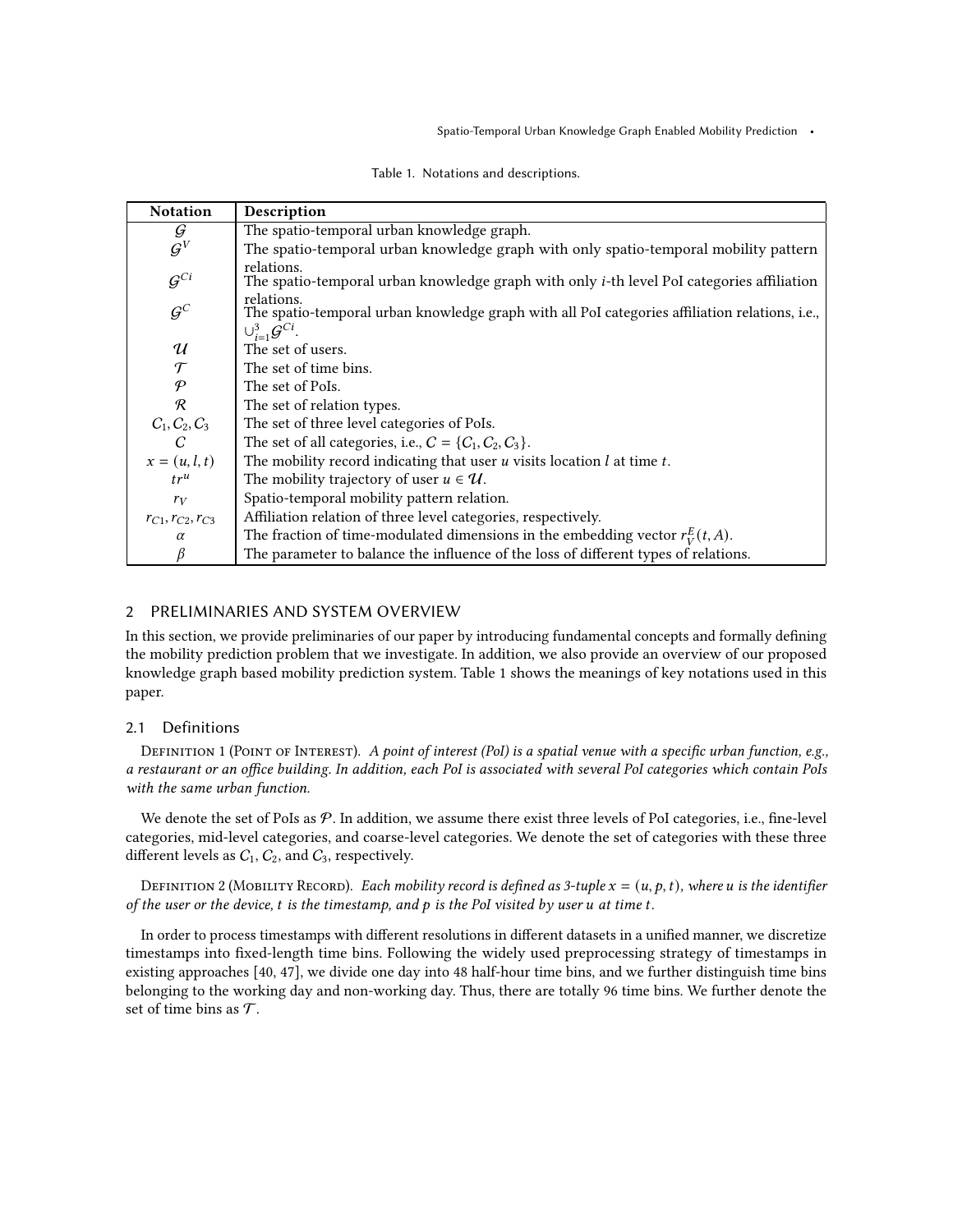<span id="page-3-1"></span>

Fig. 1. The workflow of our proposed system.

DEFINITION 3 (MOBILITY TRAJECTORY). For an arbitrary user or device u, its mobility trajectory is defined by a sequence of ordered spatio-temporal mobility records as tr<sup>u</sup> = { $x_1^u, x_2^u, ..., x_n^u$ }, where  $x_i^u = (u, p_i^u, t_i^u)$  is a mobility record. In addition, for arbitrary  $1 \le i \le j \le n$ , we have  $t_i^u \le t_i^u$ .

# 2.2 Problem Formulation

Based on the above-defined notations and concepts, the mobility prediction problem that we investigate can be expressed as follows:

DEFINITION 4 (MOBILITY PREDICTION PROBLEM). *Given the historical mobility trajectories*  $\{tr^u\}_{u\in\mathcal{U}}$  and the target time  $\{t^u_\star\}_{u\in\mathcal{U}}$ , estimate the PoI  $p^u_\star$  of each user  $u\in\mathcal{U}$  at time  $t^u_\star$ . In addition, auxiliary information can be utilized in this process, e.g., category information of PoIs.

## 2.3 System Overview

We show the workflow of our proposed system in Figure [1.](#page-3-1) As we can observe, based on the collected mobility trajectory data and PoI category information, we first utilize a pre-defined data schema to extract entities, relations, and facts to construct the spatio-temporal urban knowledge graph (STKG). Then, we propose an embedding model to learn the feature vectors of all entities in our STKG. Finally, based on the learned embedding vectors, we implement mobility prediction, which is converted to the knowledge graph completion problem in the constructed STKG.

# <span id="page-3-0"></span>3 METHODOLOGY

In this section, we present our mobility prediction method based on knowledge graphs. We first define the concept of the spatio-temporal urban knowledge graph (STKG), and introduce how to construct it based on mobility trajectories and PoI category information and how to convert the mobility prediction problem to a knowledge graph completion problem in the STKG. Then, we propose a representation learning model to extract the features of entities and relations from the facts in the observed STKG. Following the description about how to optimize the model parameters, we present the algorithm details about how to implement mobility prediction based on the STKG, and analyze the algorithms in terms of computational complexity.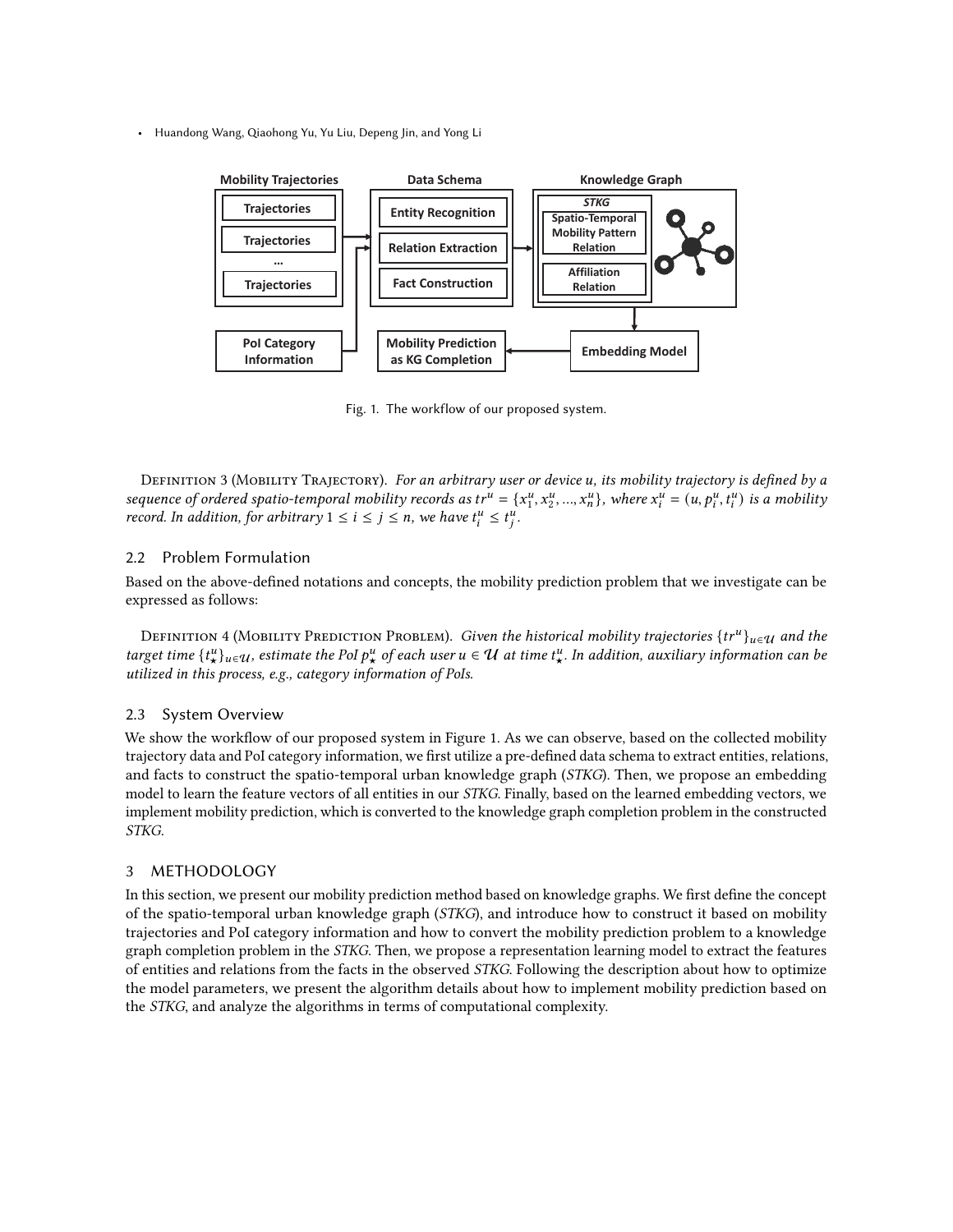<span id="page-4-1"></span>

| <b>Relation</b> | <b>Corresponding Auxiliary Information</b>                                                                 |
|-----------------|------------------------------------------------------------------------------------------------------------|
| $r_{V0}$        | $A = \emptyset$ .                                                                                          |
| $r_{V1}$        | $A = \{p_s\}$ , where $p_s \in \mathcal{P}$ is the most recently visited PoI.                              |
| $r_{V2}$        | $A = \{c_{s1}\}\,$ , where $c_{s1} \in C_1$ is the fine-level category of the most recently visited PoI.   |
| $r_{V3}$        | $A = \{c_{s2}\}\,$ , where $c_{s2} \in C_2$ is the mid-level category of the most recently visited PoI.    |
| $r_{V4}$        | $A = \{c_{s3}\}\,$ , where $c_{s3} \in C_3$ is the coarse-level category of the most recently visited PoI. |

Table 2. Spatio-temporal mobility pattern relations (STMPR) with different auxiliary information.

#### 3.1 Knowledge Graph Construction

We first introduce how we define the STKG, and extract relations from trajectories and PoI category information. Specifically, the definition of STKG is given as follows:

<span id="page-4-0"></span>DEFINITION 5 (SPATIO-TEMPORAL URBAN KNOWLEDGE GRAPH (STKG)). The spatio-temporal urban knowledge graph is defined as a graph  $G = (\mathcal{E}, \mathcal{R}, \mathcal{F})$ , where  $\mathcal{E}$  is the set of spatio-temporal entities including users, time units, PoIs, and their categories. R represents the set of relation types between entities, and  $\mathcal F$  represents the set of facts corresponding to different relation types. R and  $\mathcal F$  jointly describe the interrelation between the spatio-temporal entities in  $\mathcal E$ . More specifically, there are two types of relations in  $\mathcal G$ . The first type is the spatio-temporal mobility pattern relation, which describes the fact that a user visits some PoI at a certain time. The second type is the affiliation relation between PoI and PoI categories, which describes the fact that a PoI belongs to a PoI category.

As we can observe from Definition [5,](#page-4-0) our defined STKG contains two types of relations, where the spatiotemporal mobility pattern relation is constructed based on the historical mobility trajectories of users and the affiliation relation is constructed based on the PoI category information. We further formally define these two relations as follows:

DEFINITION 6 (SPATIO-TEMPORAL MOBILITY PATTERN RELATION (STMPR)). If the fact that the user  $u \in U$  visited the PoI  $p \in \mathcal{P}$  at time  $t \in \mathcal{T}$  is true, the spatio-temporal mobility pattern relation  $r_V$  is defined to exist between u and p. Further, the fact is denoted by a tuple  $(u, r_V, p, t, A)$ , where A is the auxiliary information describing the spatio-temporal context of this fact.

In fact, the time  $t$  is regarded as auxiliary information of the relation in a number of existing studies [\[8,](#page-21-4) [17\]](#page-21-5). However, the time information plays a critical role in the spatio-temporal mobility pattern relation, i.e., the mobility pattern is valid only at certain points in time. Thus, we regard the time as an additional entity in the relation, while A incorporates other mobility-related entities, including the most recently visited PoI, the corresponding category, etc. Specifically, we define five types of spatio-temporal mobility pattern relations with different auxiliary information in Table [2.](#page-4-1)

The facts of spatio-temporal mobility pattern relations can be constructed by attaching the corresponding auxiliary information A to each mobility record  $x = \{u, p, t\}$ . Specifically, based on the considered auxiliary information summarized in Table [2,](#page-4-1) for each mobility record  $x = \{u, p, t\}$ , we only need to find the most recently visited PoI  $p_s$  of the user from his/her trajectory  $tr^u$ . Then, use  $p_s$  or the category  $c \in C_i$  which  $p_s$  belongs to as the auxiliary information  $A$ .

DEFINITION 7 (AFFILIATION RELATION). For each  $c_1 \in C_1$  and an arbitrary PoI p, if the fact that  $c_1$  is the fine-level category of p is true, the affiliation relation  $r_{C_1}$  is defined to exist between  $c_1$  and p, and this fact is denoted by a 3-tuple (p,  $r_{C_1}, r_1$ ). Similarly, for  $c_2 \in C_2$  and  $c_3 \in C_3$ , the facts of that  $c_2$  and  $c_3$  are the mid-level and coarse-level category of p are defined as  $(p, r_{C2}, c_2)$  and  $(p, r_{C3}, c_3)$ , respectively.

The facts of affiliation relations can be simply constructed by going through PoIs and finding their affiliated PoI categories with different levels. For the sake of simplicity, we denote the sub-STKG with only spatio-temporal mobility pattern relations and affiliation relations of *i*-th level categories as  $\mathcal{G}^V$  and  $\mathcal{G}^{C_i}$ , respectively.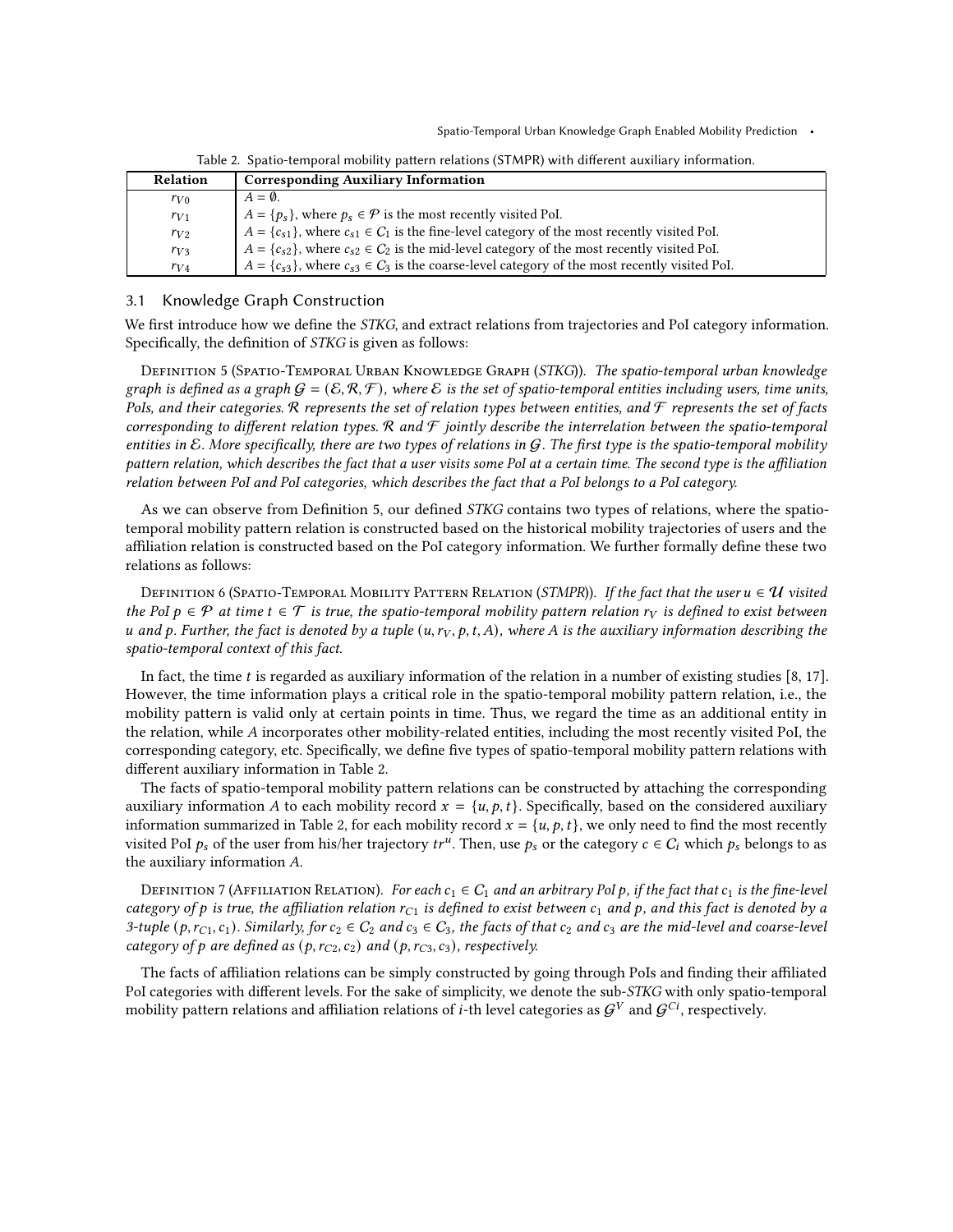Actually, another type of affiliation relation exists between PoI categories of different levels, defined as the category affiliation relation. The category affiliation relations describe the fact that a fine-level PoI category belongs to a mid-level PoI category, or a mid-level PoI category belongs to a coarse-level PoI category. We also denote the sub-STKG with only the category affiliation relations as  $G^{C'}$ . Note that the category affiliation relation does not have a direct impact on human mobility, and thus their influence on the prediction performance is less than the spatial-temporal mobility pattern relation and the affiliation relation, which will be verified in Section [4.](#page-8-0) Thus, we mainly consider the two key relations of the spatio-temporal mobility pattern relation and the affiliation relation in our constructed STKG.

Modeling the mobility prediction problem as a KG completion problem. Given the definition of spatiotemporal urban knowledge graph above, the mobility prediction problem can be transformed into a knowledge graph completion problem, which is formally defined as follows:

DEFINITION 8 (SPATIO-TEMPORAL URBAN KNOWLEDGE GRAPH COMPLETION PROBLEM). Given the observed spatio-temporal urban knowledge graph G, for each  $u\in U$ , the target time  $t_\star^u$ , the corresponding auxiliary information A, and a PoI  $p \in \mathcal{P}$ , infer whether the fact  $(u, r_V, p, t^u)$  is true.

Based on the definitions above, by enumerating all possible candidate locations  $p \in \mathcal{P}$  and ranking them based on the plausibility of their corresponding facts, we can predict the location of the user u at time  $t^u_{\star}$ .

#### 3.2 Embedding Model

In order to learn the features of entities from the facts in the observed STKG, we propose our embedding model in this section. Specifically, this embedding model maps each entity or relation type into a low-dimensional vector, and utilizes a defined scoring function to measure the plausibility of facts in the knowledge graph. Then, the embedding vectors are optimized by maximizing the plausibility of all facts in the observed knowledge graph. Based on the well-learned embedding vectors, we can further implement knowledge graph completion, i.e., predicting the potential relation between entities.

Specifically, for each entity  $e \in G$ , we define its embedding vector as  $e^E \in \mathbb{C}^d$ , where  $\mathbb{C}^d$  is the *d*-dimensional complex vector space. It has been shown that compared with real embeddings, complex embeddings have a stronger ability in capturing antisymmetric relations [\[18,](#page-21-6) [34\]](#page-22-8). Then, for an arbitrary user  $u \in \mathcal{U}$ , PoI  $p \in \mathcal{P}$ , and time  $t \in \mathcal{T}$ , the scoring function of the tuple  $x = (u, r_V, p, t, A)$  is defined as follows:

<span id="page-5-0"></span>
$$
f_{rv}(u, p, t, A) = \text{Re}(E, r_V^E(t, A), \bar{p^E}>)=\sum_{i=1}^d u_i^E r_{Vi}^E \bar{p_i^E},
$$
\n(1)

where  $u^E$ ,  $r_V^E$ , and  $p^E$  are the embedding vector of  $u$ ,  $r_V$ , and  $p$ , respectively.  $u^E_i$ ,  $r^E_{Vi}$ , and  $p^E_i$  are their  $i$ -th elements, respectively. *d* is the dimensionality of embedding vectors. In addition,  $\langle \cdot \rangle$  is the multi-linear dot product. For an arbitrary complex number  $z$ ,  $\bar{z}$  is the complex conjugate of  $z$ , and Re( $z$ ) is the real component of  $z$ .

Note that in [\(1\)](#page-5-0), the embedding vector  $r_V^{\overline{E}}$  of the spatio-temporal mobility pattern relation is defined as a dynamic function of the time  $t$  and auxiliary information A. Specifically, the embeddings of entities in  $\{t\} \cup A$ are used to modulate  $r_V^E$  to obtain an embedding vector dependent on the spatio-temporal context. Formally, the mathematical expression is formulated as follows:

<span id="page-5-1"></span>
$$
r_V^E(t, A) = \begin{bmatrix} r_V' \odot t^{\overline{E}} \\ r_V'' \end{bmatrix} \odot A^E,
$$
 (2)

where ⊙ represents the element-wise product. Specifically, [\(2\)](#page-5-1) is the element-wise product of a time-modulated embedding vector and the embedding vector of the auxiliary information A. More specifically, we consider that some mobility patterns might be strongly time-dependent while others may be weakly time-dependent. For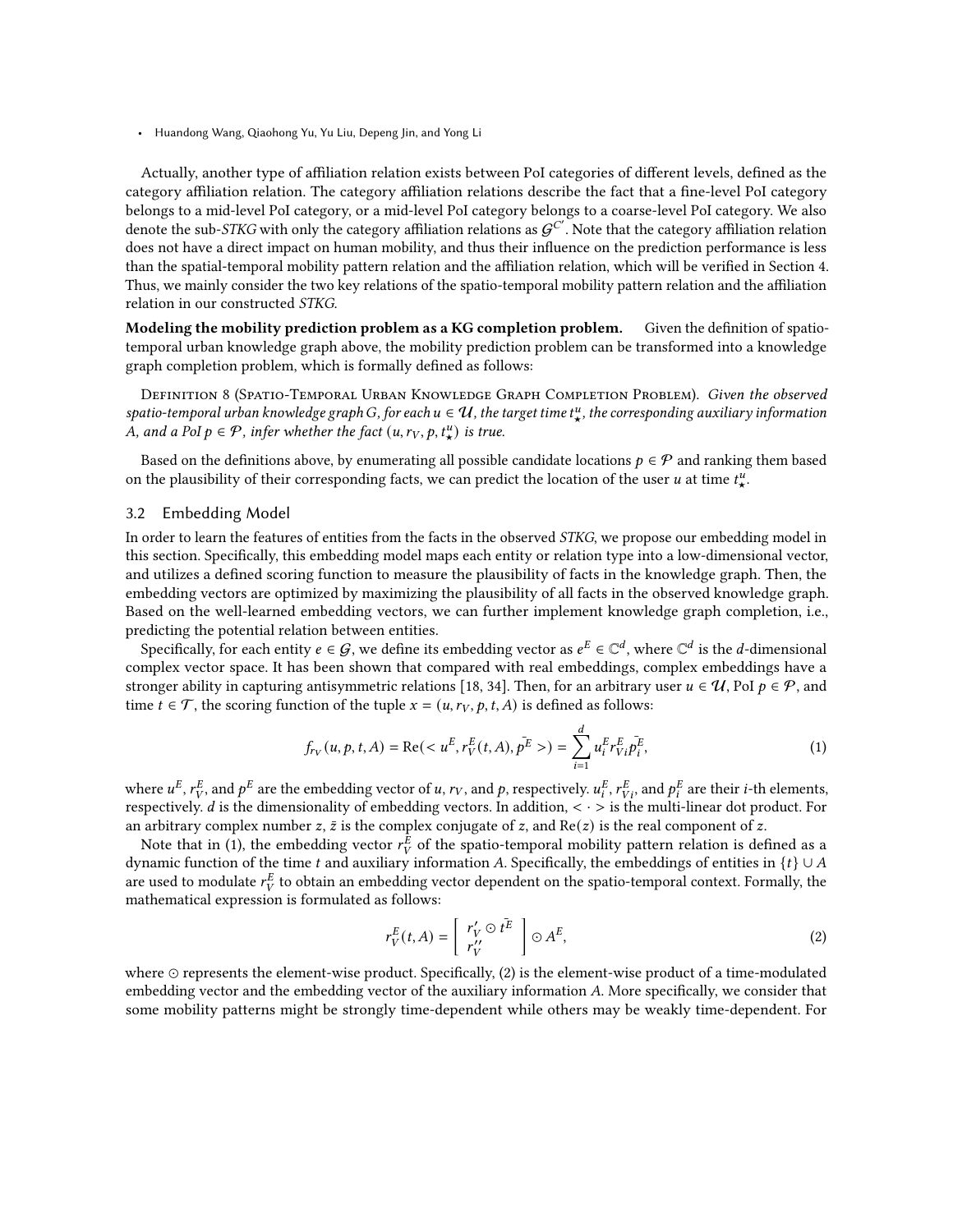example, the journey-to-work mobility patterns of a commuter must be strongly time-dependent, while the mobility pattern of a taxi driver might be weakly time-dependent, which might have a stronger correlation with the auxiliary context information, e.g., the previously visited location. Inspired by this phenomenon, we model the first part in [\(2\)](#page-5-1) as two concatenated subvectors, where the first subvector  $r'_V \odot t^E \in \mathbb{C}^{d_1}$  is explicitly multiplied with the time embedding vector  $t^{\overline{E}} \in \mathbb{C}^{d_1}$ , while the second subvector  $r''_V$  is not. In addition,  $A^E$  is the embedding vector of the auxiliary information A. We calculate it by implementing element-wise product of the embedding vectors of all entities in  $A$  as follows:

$$
A^E = \bigodot_{e \in A} e^E. \tag{3}
$$

Further, we define the temporal dynamic ratio  $\alpha$  as the fraction of the number of dimensions of  $r'_V\odot\bar{t^E}$ , i.e.,  $\alpha = d_1/d.$ 

As for the scoring function of the affiliation relation, we define it in a similar way with [\(1\)](#page-5-0). Specifically, for a PoI  $p \in \mathcal{P}$  and a category  $c \in C_i$  with arbitrary  $i \in \{1, 2, 3\}$ , the scoring function of the tuple  $y = (p, r_{Ci}, c)$  is defined as follows:

<span id="page-6-3"></span>
$$
f_{rci}(p, c) = \text{Re}()
$$
 (4)

#### 3.3 Model Optimization

For each training tuple  $x = (u, r_V, p, t, A)$  of the spatio-temporal mobility pattern relation, we use the cross entropy of the visited location as its loss, which can be calculated as:

<span id="page-6-0"></span>
$$
\ell_V(x) = \left[ -f_{r_V}(u, p, t, A) + \log \left( \sum_{p' \in \mathcal{P}} \exp(f_{r_V}(u, p', t, A)) \right) \right].
$$
 (5)

However, calculating [\(5\)](#page-6-0) requires computing the scoring function of all the  $|\mathcal{P}|$  tuples in  $\{(u, p', t, A)|p' \in \mathcal{P}\}\$ , which is time-consuming. Thus, we solve this problem by adopting the strategy of negative sampling. Specifically, for each positive sample  $x = (u, r_V, p, t, A)$ , multiple negative samples are draw by randomly replacing p by  $p' \in \mathcal{P}$ . Then, [\(5\)](#page-6-0) is approximated by the following equation:

<span id="page-6-2"></span>
$$
\ell_V(x) \approx \left[ \log \sigma(-f_{rv}(u, p, t, A)) + \sum_{j=1}^{N_{\text{neg}}} E_{p'_j \sim P_n(p')}) \left[ \log \sigma(f_{rv}(u, p', t, A)) \right] \right],\tag{6}
$$

where  $N_{\text{neg}}$  is the number of negative samples,  $P_n(p')$  is a noise distribution, and  $\sigma$  is the sigmoid function.

Then, for all spatio-temporal mobility pattern relations contained in  $\mathcal{G}^V$ , the total loss can be expressed by:

$$
\mathcal{L}_V = \sum_{x \in \mathcal{G}^V} \ell_V(x). \tag{7}
$$

Similarly, for each train tuple  $y = (p, r_{Ci}, c)$  of the affiliation relation, we use the cross entropy of the affiliated PoI category as the loss, which can be expressed as:

<span id="page-6-1"></span>
$$
\ell_{Ci}(y) = \left[ -f_{Ci}(p, c) + \log \left( \sum_{c' \in C_i} \exp(f_{Ci}(p, c')) \right) \right].
$$
\n(8)

Since the number of PoI categories is much less compared with the number of PoIs, we do not implement negative sampling in calculating [\(8\)](#page-6-1). Then, the total loss of all affiliation relation contained in  $G^{Ci}$  can be calculated by:

$$
\mathcal{L}_{Ci} = \sum_{y \in \mathcal{G}^{Ci}} \ell_{Ci}(y). \tag{9}
$$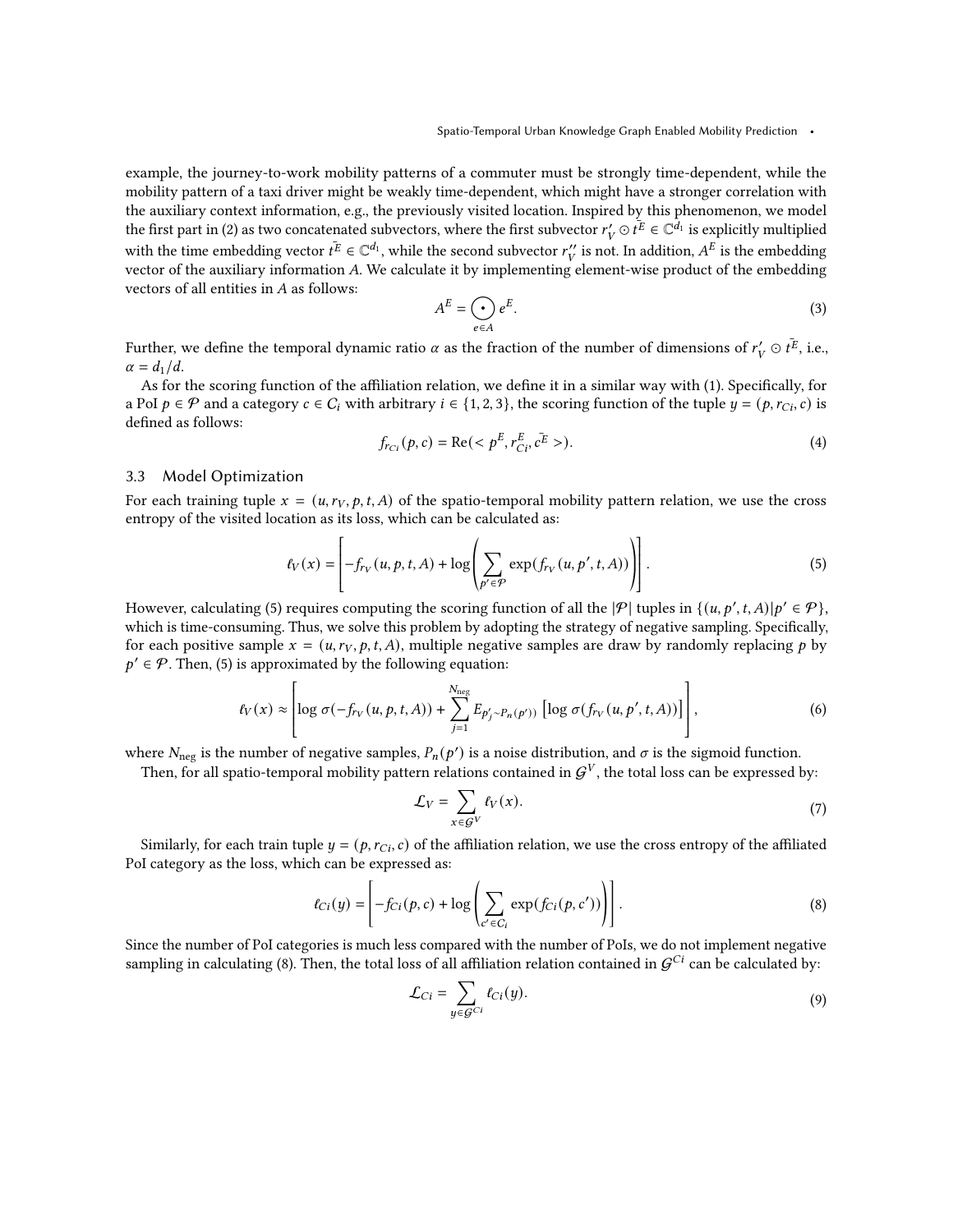Based on the above formulation of the loss in terms of different types of relations, the total loss of the STKG  $G$ can be expressed as follows:

<span id="page-7-0"></span>
$$
\mathcal{L} = \mathcal{L}_V + \beta \sum_{i=1}^{3} \mathcal{L}_{Ci},
$$
\n(10)

where  $\beta > 0$  is the parameter to balance the influence of the loss of different types of relations. Overall, we can train our model by minimizing the total loss [\(10\)](#page-7-0), and obtain the embedding vectors of all entities in  $\mathcal{G}$ .

## 3.4 Algorithm Analysis

We present the pseudocode describing the process of learning embedding vectors of entities in Algorithm [1.](#page-7-1) As we can observe, in each epoch, this algorithm samples a mini-batch of facts in the training set  $S$ . Then, for each factor in the mini-batch, its loss is calculated based on [\(6\)](#page-6-2) and [\(8\)](#page-6-1). Finally, this algorithm updates embeddings of entities based on the gradient of the total loss. Similarly, the pseudocode describing the process of implementing mobility prediction based on the proposed STKG is shown in Algorithm [2.](#page-8-1) As we can observe, for each user u and the corresponding target time  $t^u_\star$  and auxiliary information  $A^u_\star$ , this algorithm iterates over all candidate PoI p in  $\mathcal P$  and compute the score  $f_{r_V}(u, p, t^u_\star, A^u_\star)$ . Then, the PoI with the largest score is found as the prediction results. In the practical scenarios, according to the requirements of mobility prediction tasks, this algorithm can also rank candidate PoIs based on their scores and reserve top- $k$  PoIs as the prediction results.

Algorithm 1: Training algorithm for STKG

```
1 Input: N_{\text{epoch}}, N_{\text{neg}}, \overline{SKG \ G} = \{ \overline{\mathcal{G}}^V \cup \mathcal{G}^C \} as the training set.
 2 Output: embeddings \mathcal{U}^E, \mathcal{T}^E, \mathcal{P}^E, C^E, \mathcal{R}^E.
 3 Initialize: initialise embeddings \mathcal{U}^E, \mathcal{T}^E, \mathcal{P}^E, C^E, r_V^E, r_C^E.4 for i \in \{1, ..., N_{\text{epoch}}\} do
 5 S \leftarrow G6 while S \neq \emptyset do
 7 Sample a mini-batch S_{batch} \subset S8 S \leftarrow S/S_{batch};9 \mathcal{L} \leftarrow 010 for s \in S_{batch} do
11 if s \in \mathcal{G}^V then
12 Construct negative sample set N_s;
13 f_{ry}(s) \leftarrow(1)
14 \ell(s) \leftarrow(6);
15 else
16 f_{r_{C_i}}(s) \leftarrow(4)
17 f(s) \leftarrow(8);
18 end
19 \mathcal{L} \leftarrow \mathcal{L} + \ell(s);20 end
21 Update parameters of embeddings w.r.t the gradients using \nabla \mathcal{L};
22 end
23 end
```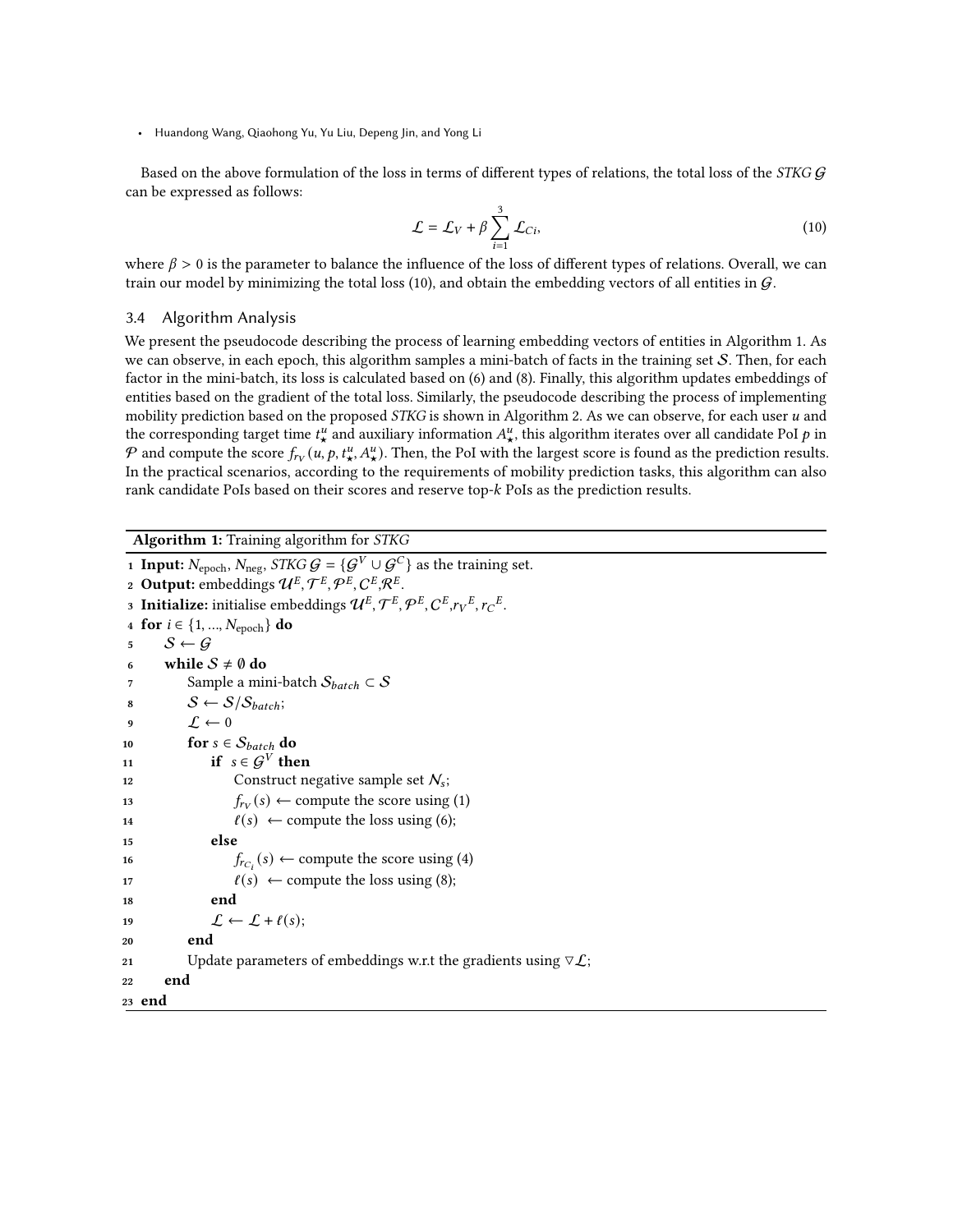<span id="page-8-2"></span>

Fig. 2. An example process of our proposed method.

We have further utilized a simple example to illustrate the process of our method in Figure [2.](#page-8-2) Specifically, we first extract user, PoI, time from mobility trajectories and PoI categories. Then, the facts of the spatial-temporal mobility pattern relation and affiliation relation are extracted to construct our knowledge graph. Through the embedding model, we can get the learned embeddings of the user, PoI, and time. Finally, we can compute the scores of all PoIs given user, time information, and the top-k PoIs are our prediction results based on the scores.

**Complexity.** As we can observe from Algorithm [1,](#page-7-1) the update of each fact in  $\mathcal{G}^V$  and  $\mathcal{G}^C$  cost  $O(dN_\text{neg})$  time and  $O(d|C|)$  time, respectively, where d is the dimensionality of embedding vectors. Thus, the total computational complexity of the training algorithm is  $O(N_{\text{epoch}}d|G|(|C| + N_{\text{neg}}))$ . Differently, in the prediction algorithm, the negative sampling strategy cannot be used. Thus, its total computational complexity is  $O(d|\mathcal{P}||\mathcal{U}|)$ . Overall, the computational complexity grows linearly with the problem size, which is feasible in practice.

# <span id="page-8-0"></span>4 EVALUATION

## 4.1 Experimental Settings

4.1.1 Datasets. We have utilized three representative datasets to evaluate the performance of our experiment. The first one is a publicly available check-in data of New York from a previous work [\[42\]](#page-22-9), which is collected from Foursquare with the duration from April 12, 2012 to February 16, 2013. Each record in this dataset includes the

Algorithm 2: Predicting future movement based on STKG.

- <span id="page-8-1"></span>**1 Input:** The set of target time  $\{t^u_\star\}_{u \in \mathcal{U}}$ , the corresponding auxiliary information  $\{A^u_\star\}_{u \in \mathcal{U}}$ , and the embeddings of all entities including  $\mathcal{U}^{E}, \mathcal{T}^{E}, \mathcal{P}^{E}, \mathcal{C}^{E}, \mathcal{R}^{E}$ .
- 2 **Output:**  $\{p^u_\star\}_{u \in \mathcal{U}}$ , where each  $p^u_\star$  presents the PoI predicted to be visited by u at time  $t^u_\star$ .

```
3 for u \in U do
4 for p \in \mathcal{P} do
5 f_p = f_{ry}(u, p, t^u, A^u) using (1)
6 end
p^u_{\star} = \argmax_{p} f_p8 end
```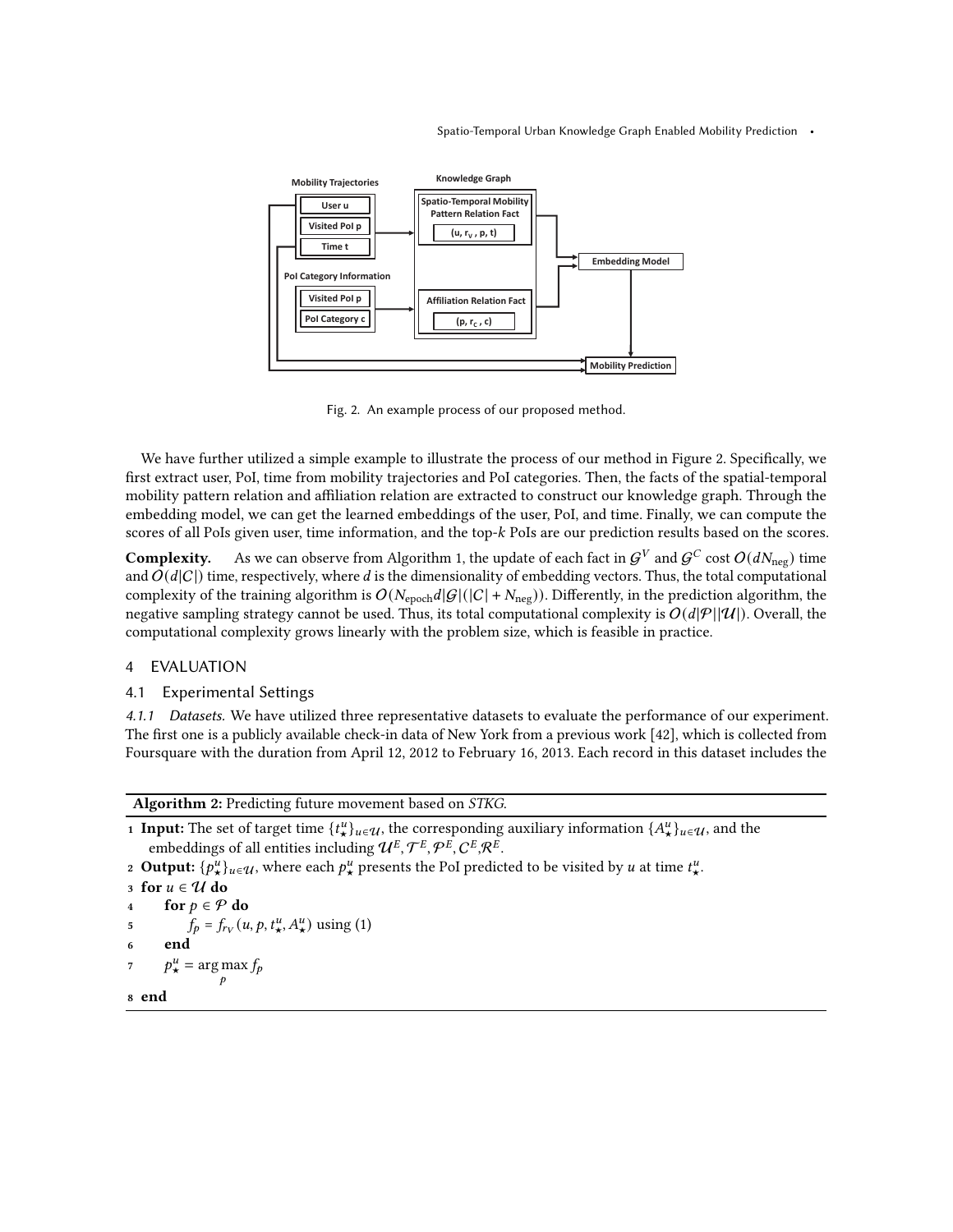<span id="page-9-0"></span>

<span id="page-9-1"></span>(a) Probability distribution function of time intervals of adjacent mobility records



(b) Cumulative distribution function of time intervals of adjacent mobility records

Fig. 3. Detailed information of three mobility datasets.

| <b>Dataset</b>          | <b>Beijing</b> | Shanghai | Foursquare |
|-------------------------|----------------|----------|------------|
| # Users                 | 3,083          | 926      | 1,083      |
| $#$ PoIs                | 12,597         | 22,627   | 38,333     |
| # Records               | 650,578        | 114,811  | 227,428    |
| # Fine-level categories | 204            | 281      | 251        |
| # Mid-level categories  | 49             | 55       |            |
| # Coarse-level category | 14             | 14       |            |
| # Duration              | 45 days        | 82 days  | 11 months  |

Table 3. Statistics of three datasets.

corresponding user ID, timestamp, and PoI. The other two real-world human mobility datasets are collected from WeChat, which is one of the most popular mobile social networks in China. Specifically, users' locations are recorded in the form of GPS coordinates when they access location services provided by WeChat through their applications, e.g., check-in, sharing locations, etc. Further, the GPS coordinates will be mapped into different PoIs if they fall within the coverage area of the corresponding PoIs, which is obtained based on the APIs provided by WeChat. The first WeChat dataset records users' trajectories from September 17 to October 31 in 2016, covering the whole urban area in Beijing. The latter WeChat dataset consists of the locations where users have visited in Shanghai from August 17 to November 8, 2018. Each record in these two datasets includes the user ID, timestamp, and the corresponding PoI. To better understand the characteristics of the three datasets, we analyze the detailed information of mobility data and the distribution of the time intervals between adjacent mobility records. From Figure [3\(a\),](#page-9-0) we can observe that the time intervals of adjacent records on the Beijing dataset are much shorter than the Shanghai dataset and the Foursquare dataset, and 70% of the time intervals are shorter than 4 hours. Besides, we find that the time intervals in these three datasets follow a similar long-tail distribution.

To help extract the information of PoIs and increase the accuracy of prediction, we have also utilized three levels of PoI categories. In the Beijing dataset, the three levels of categories consist of 204 fine-level categories, 49 mid-level categories, and 14 coarse-level categories, respectively. As the number of categories increases, the representation of the PoI category is more fine-grained. For example, the 'restaurant' of coarse-level categories contains eight mid-level categories, such as 'Chinese food', 'Southeast Asian cuisine', etc. Further, 'Beijing food'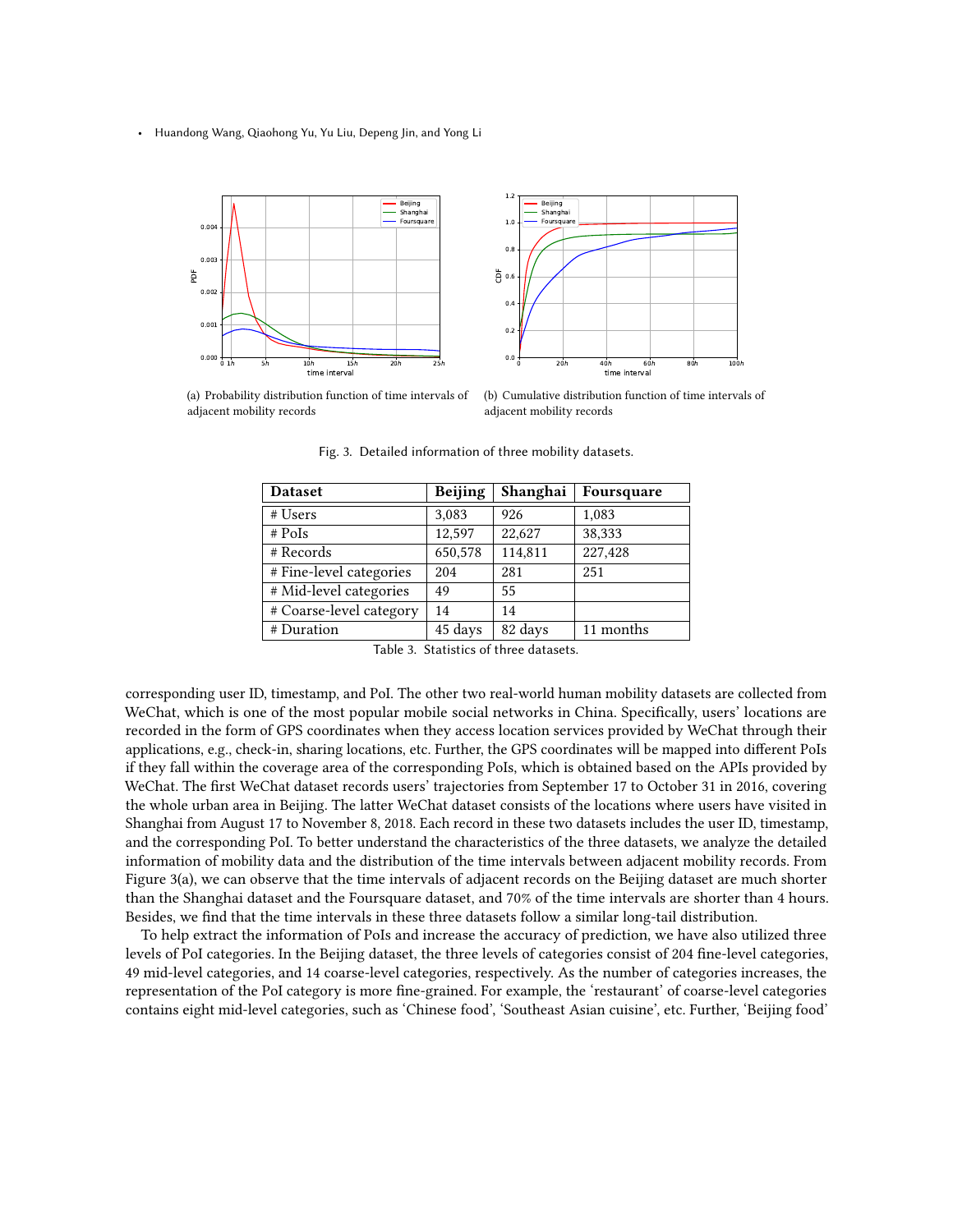<span id="page-10-1"></span><span id="page-10-0"></span>

|      |       | Trajectories |       |       |       |                |       |       |       |          |       |       |                |           |       |                |
|------|-------|--------------|-------|-------|-------|----------------|-------|-------|-------|----------|-------|-------|----------------|-----------|-------|----------------|
| User | $u_1$ | $u_1$        | $u_1$ | $u_1$ | $u_1$ | $u_1$          | $u_1$ | $u_1$ | $u_1$ | $u_1$    | $u_2$ | $u_2$ | u <sub>2</sub> | $u_2$     | $u_2$ | u <sub>2</sub> |
| Time | t1    | $t_2$        | $t_3$ | $t_4$ | t5    | τ <sub>6</sub> | t7    | $t_8$ | t,    | $t_{10}$ | $t_1$ | $t_2$ | Iз             | $\iota_4$ | t5    | τ <sub>6</sub> |
| PoI  | $p_A$ | $p_B$        | $p_B$ | $p_C$ | $p_A$ | $p_B$          | $p_A$ | $p_C$ | $p_B$ | PА       | $p_C$ | $p_B$ | $p_A$          | pв        | $p_A$ | $p_C$          |

(a) Trajectory example of users

<span id="page-10-2"></span>

<span id="page-10-3"></span>(c) Example for the mobility prediction process

Fig. 4. Trajectory and PoI category example of data format.

and 'Sichuan food' in fine-level categories are affiliated to 'Chinese food' in mid-level categories. As similar to the Beijing dataset, the PoIs of the Shanghai dataset also have three levels of categories, including 281 fine-level categories, 55 mid-level categories, and 14 coarse-level categories. Different from them, the Foursquare dataset only contains 251 fine-level categories. To illustrate the details of the data format clearly, we have listed an example about trajectories and PoIs with their categories in Figure [4,](#page-10-0) respectively. For simplicity, we only leverage three PoIs  $p_A$ ,  $p_B$ , and  $p_C$  in the trajectory example. Figure [4\(a\)](#page-10-1) presents the mobility records of users  $u_1$  and  $u_2$ , e.g., the second column represents user  $u_1$  visited the PoI  $p_A$  at the timestamp  $t_1$ , and the first 10 records constitute the trajectory of user  $u_1$  and the left 6 records constitute the trajectory of user  $u_2$ . Figure [4\(b\)](#page-10-2) demonstrates the three-level category structure of the PoIs. Finally, we present a diagram of utilizing the relational facts to extract the embeddings of entities, and finally combine the obtained embeddings with the scoring function to implement the mobility prediction in Figure [4\(c\).](#page-10-3)

In this paper, we have implemented a number of pre-processing steps on the three datasets. First, we discretize the timestamps of the three datasets into 30 minutes. Further, since the mobility records from WeChat are collected passively, the users with fewer records rarely go outside and their mobility patterns exhibit strong regularity, leading to an extremely high accuracy of predicting their future movement and affecting the training process of our model. Therefore, we have filtered out the users with less than 30 records and visited less than 5 places. In general, through the mechanism of filtering, we delete the 15%, 13%, and 5% users of the original data on the Beijing, Shanghai, and Foursquare datasets, respectively.

The datasets are split by 7:1:2 as the train-valid-test datasets. Specifically, the mobility records of each user are first ranked according to their timestamps, and then the first 70% records of each user's trajectory are regard as the training set, the middle 10% records are selected as the valid dataset, and the last 20% records are used as the test dataset to evaluate the performance of our model. The basic information of the three datasets is presented in Table [3,](#page-9-1) including the cities, number of users, number of locations, duration, number of three-level categories and the whole number of records. Taking Beijing as an example, Table [4](#page-11-0) shows a part of the involved PoI categories with different levels.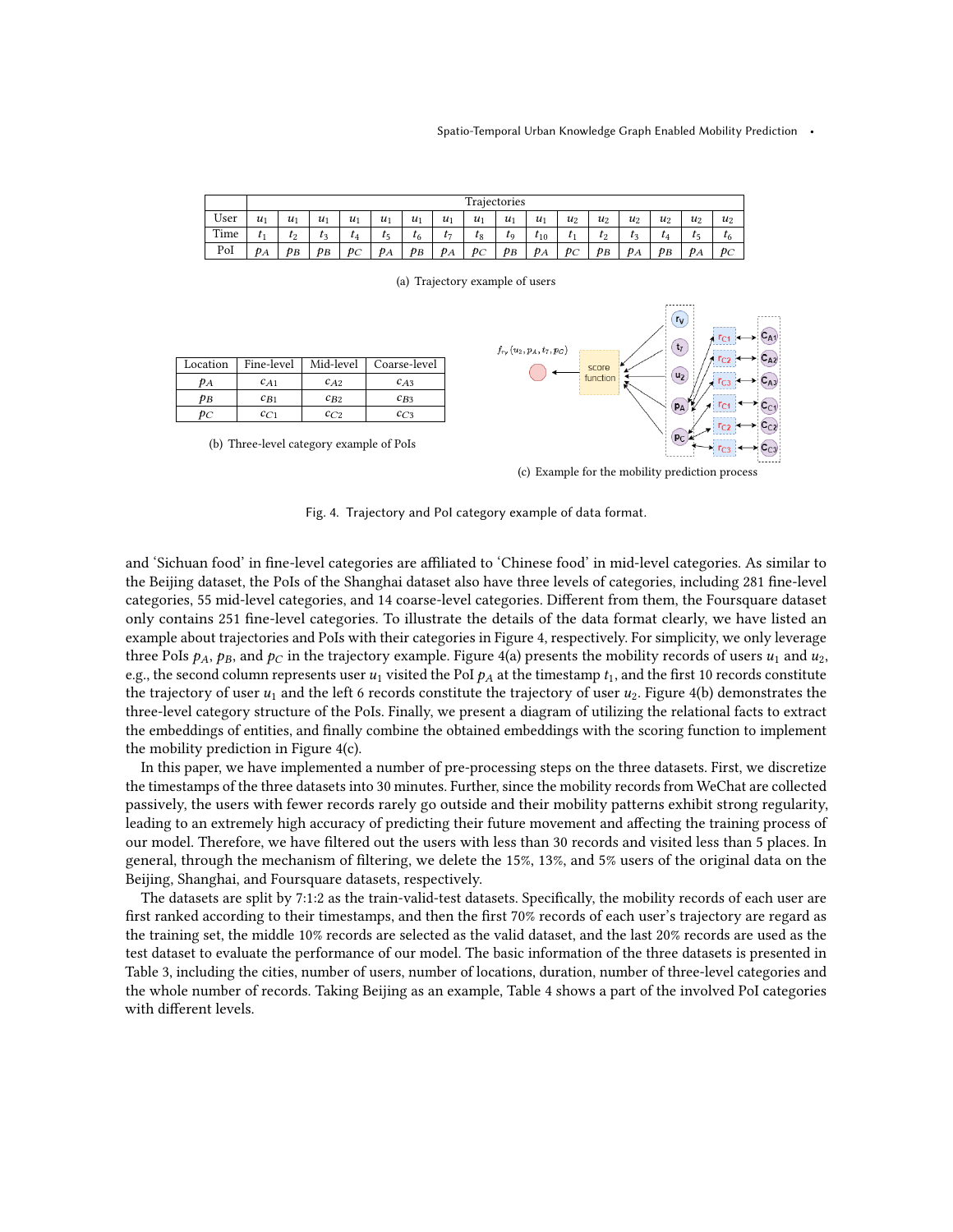<span id="page-11-0"></span>

| ID  | Coarse-level Category | Mid-level Category                                |
|-----|-----------------------|---------------------------------------------------|
| #1  | Food                  | Chinese food, Western food, Dessert.              |
| #2  | Shopping              | Market, Mall, Bazaar.                             |
| #3  | Leisure sports        | KTV, Cinema, Gym, Concert.                        |
| #4  | Accommodation         | Tavern, Hotel, Homestay.                          |
| #5  | <b>Business</b>       | Finance, Company, Firm, Corporation.              |
| #6  | Residence             | Office building, Residential district.            |
| #7  | Life services         | Store, Supermarket, Laundry, Home service.        |
| #8  | Transportation        | Bus station, Dock, Subway station, Service area.  |
| #9  | Car services          | Gas station, Parking lot.                         |
| #10 | Education             | Campus, School, Vocational college.               |
| #11 | Medical services      | Hospital, Clinic, First-aid center.               |
| #12 | Holiday               | Museum, Beach, Park, Art gallery, Zoo.            |
| #13 | Organizations         | Government organizations, Scientific institution. |
| #14 | Factory               | Agriculture factory, Enterprise.                  |

Table 4. The utilized PoI categories and taxonomies.

Considering the mobility data containing much private information, we have taken active actions to protect the privacy of the involved users. First, the users' IDs in our experiment are all anonymized, which do not contain any personally identifiable information. Besides, all the researchers are regulated by a strict non-disclosure agreement to prevent the leakage of important information. Last, our work has received approval from the provider of the datasets.

4.1.2 Compared Algorithms. We elaborately select the following mobility prediction algorithms to be compared with our proposed model, which covers the most representative mobility prediction methods proposed in recent years.

- DeepMove [\[6\]](#page-21-7): This method incorporates the attention mechanism in the recurrent neural network for better modeling long-term correlation of the future movement with the historical mobility records.
- ROI [\[16\]](#page-21-8): This method is based on recurrent neural networks and incorporates the small number of important regions of users, which are denoted as the region of interest (ROI).
- APHMP [\[5\]](#page-21-9): The method is another mobility prediction model based on the recurrent neural network combined with the attention mechanism.
- LSTM [\[1\]](#page-20-1): This model utilizes the Long Short Term Memory (LSTM) network to model the sequence of mobility records and implement mobility prediction.
- ARNN [\[11\]](#page-21-10): This method utilizes the semantic and spatial information obtained from the construct knowledge graph and makes mobility predictions based on the combination of the LSTM network and the attention mechanism.

In our comparative experiments, we leverage the released source code of DeepMove<sup>[1](#page-11-1)</sup>, while other methods are all re-implemented by us. Our final parameter settings have a little difference from the original study due to the different characteristics of the datasets used in our experiments. Specifically, for the DeepMove algorithm, the learning rate is set as 0.0005 and we select the sequential encode attention module and average sampling strategy to conduct the experiments. For the LSTM algorithm, the learning rate and dropout are set as 0.001 and 0.5, respectively. For the ROI model, we evaluate the performance regarding the defined Regions-of-Interest (ROIs) as PoIs in our experiment. In the APHMP model, we delete the module of decentralized learning since the

<span id="page-11-1"></span><sup>1</sup>https://github.com/vonfeng/DeepMove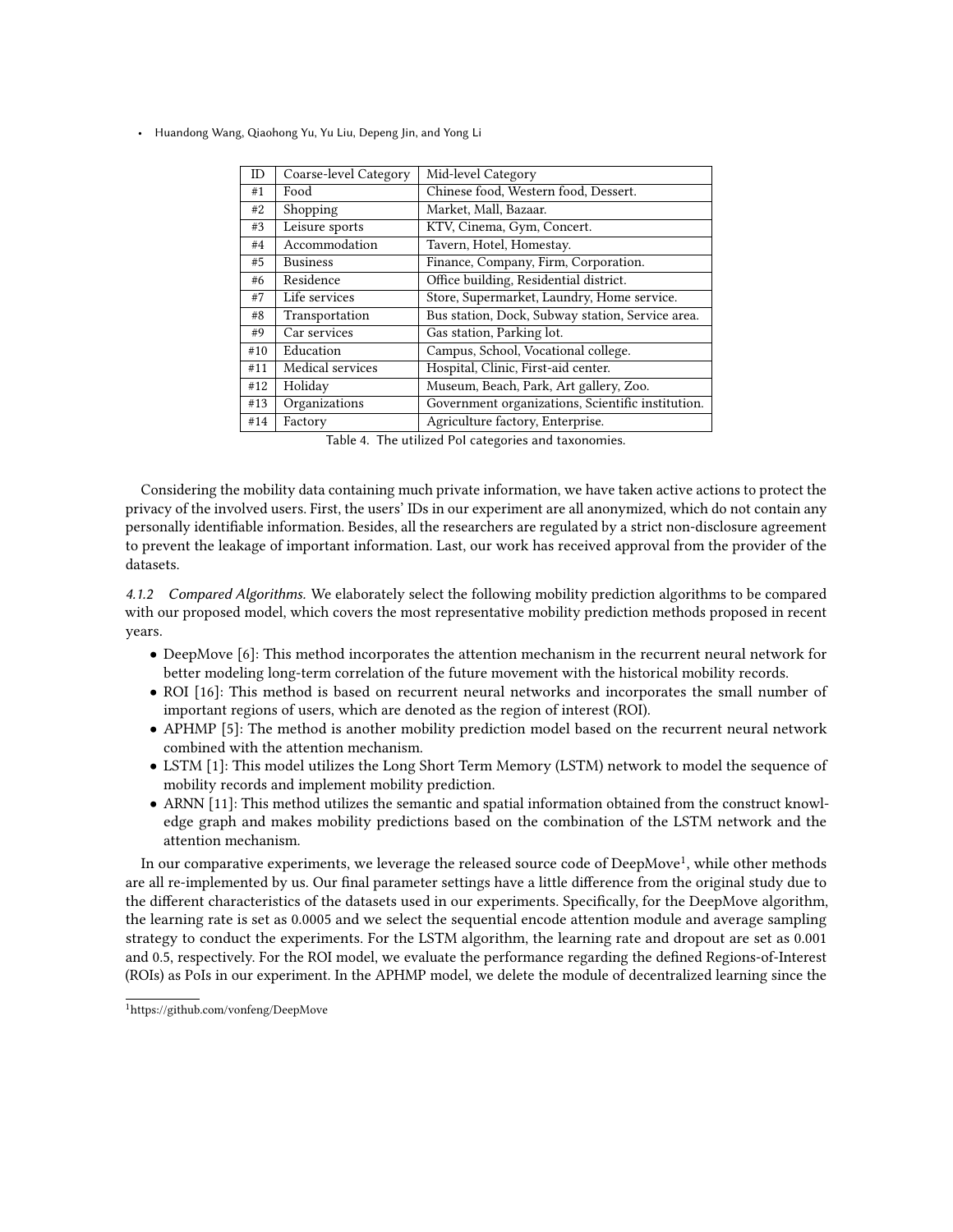privacy issues are not in the scope of our paper. In addition, the knowledge graph in ARNN is constructed based on the semantic information by utilizing the PoI category information in our datasets.

There are also a number of probability-based mobility prediction algorithms including HMM [\[23\]](#page-21-11), PMM [\[2\]](#page-20-2), GMove [\[45\]](#page-22-10), etc. However, deep learning based models have been shown to have a higher performance than the probability-based models [\[5,](#page-21-9) [6\]](#page-21-7). In addition, among the deep learning based models, DeepMove has been the most representative algorithm with one of the best performance. Thus, we only compare our proposed algorithm with the selected five baseline algorithms.

4.1.3 Evaluation Metrics. In our experiment, four metrics are utilized to evaluate the performance of mobility prediction based on our model. First is the mean reciprocal rank (MRR) metric, which is widely used in knowledge graphs (KGs). The other three metrics are Acc@1, Acc@5 and Acc@10, representing the correctness of the top-1, top-5 and top-10 predicted locations, which are formally defined as follows.

<span id="page-12-0"></span>
$$
MRR = \frac{1}{N} \sum_{i=1}^{N} \frac{1}{rank_i}.
$$
 
$$
Acc@k = \frac{1}{N} \sum_{i=1}^{N} rank_i \le k.
$$
 (11)

Specifically, N represents the number of mobility records used in the test set. In addition,  $rank_i$  represents the rank of  $i_{th}$  record. In our experiment, we first compute the metrics [\(11\)](#page-12-0) for each user, and then compute their average value as the final indicator of the mobility prediction performance. Specifically, MRR is the average of the reciprocal of the ranks of the predicting results, while Acc@k measures the correctness of the top-k candidates. They all range from 0 to 1, where a higher MRR or Acc@k indicates a better prediction result.

4.1.4 Parameter Setting. In our experiment, the default embedding size of the user, location, categories, and the two types of relations are all set to be 100. The hyper-parameters in our models include the learning rate, embedding regularization coefficient, time regularization coefficient, temporal dynamic ratio  $\alpha$  and parameter  $\beta$ . On all datasets, the embedding regularization coefficient and time regularization coefficient are set to be 0.01, while the learning rate ranges from 0.01 to 0.1. Considering the time-dependent nature of the mobility pattern, the default value of temporal dynamic ratio  $\alpha$  is 0.5, and with the increase of the value of  $\alpha$ , we could observe the dynamic change of performance. Because of the difference in data quality, we have utilized different values of  $\beta$ to balance the influence of the loss of different types of relations, i.e., 20 in the Beijing dataset5 in the Shanghai dataset, and 10 in the Foursquare dataset.

# 4.2 Experimental Results

4.2.1 Overall Performance. In Table [5](#page-13-0) and Table [6,](#page-13-1) we have evaluated the performance of our proposed model and baselines on the three datasets. From the statistical results, we can observe that our model achieves the best performance in terms of the four metrics, indicating the superiority of knowledge graph embedding techniques on the problem of human mobility prediction. By comparing the performance of our proposed model on the three datasets, we can observe that the results on the Beijing dataset are better than those of the Shanghai dataset and Foursquare dataset. That's because users in the Beijing dataset have denser trajectories, and the mobility records are collected with a higher frequency than the Shanghai dataset, while the Foursquare check-in dataset holds the sparest records for each PoI and only has the fine-level categories, which leads to the disability of capturing two types of affiliation relationships than the other two datasets. Further, we could observe that our proposed method achieves obvious performance gain compared with ARNN on all three datasets. Actually, ARNN feeds the embeddings of PoIs and PoI categories from the constructed knowledge graph into the LSTM directly, neglecting the dynamic changes within the training period. Thus, the prediction accuracy of our model is about 8.91% better than ARNN in terms of Acc@1 on the Beijing dataset, suggesting that the knowledge graph technique is a more effective model to utilize the spatio-temporal context information compared with directly feeding them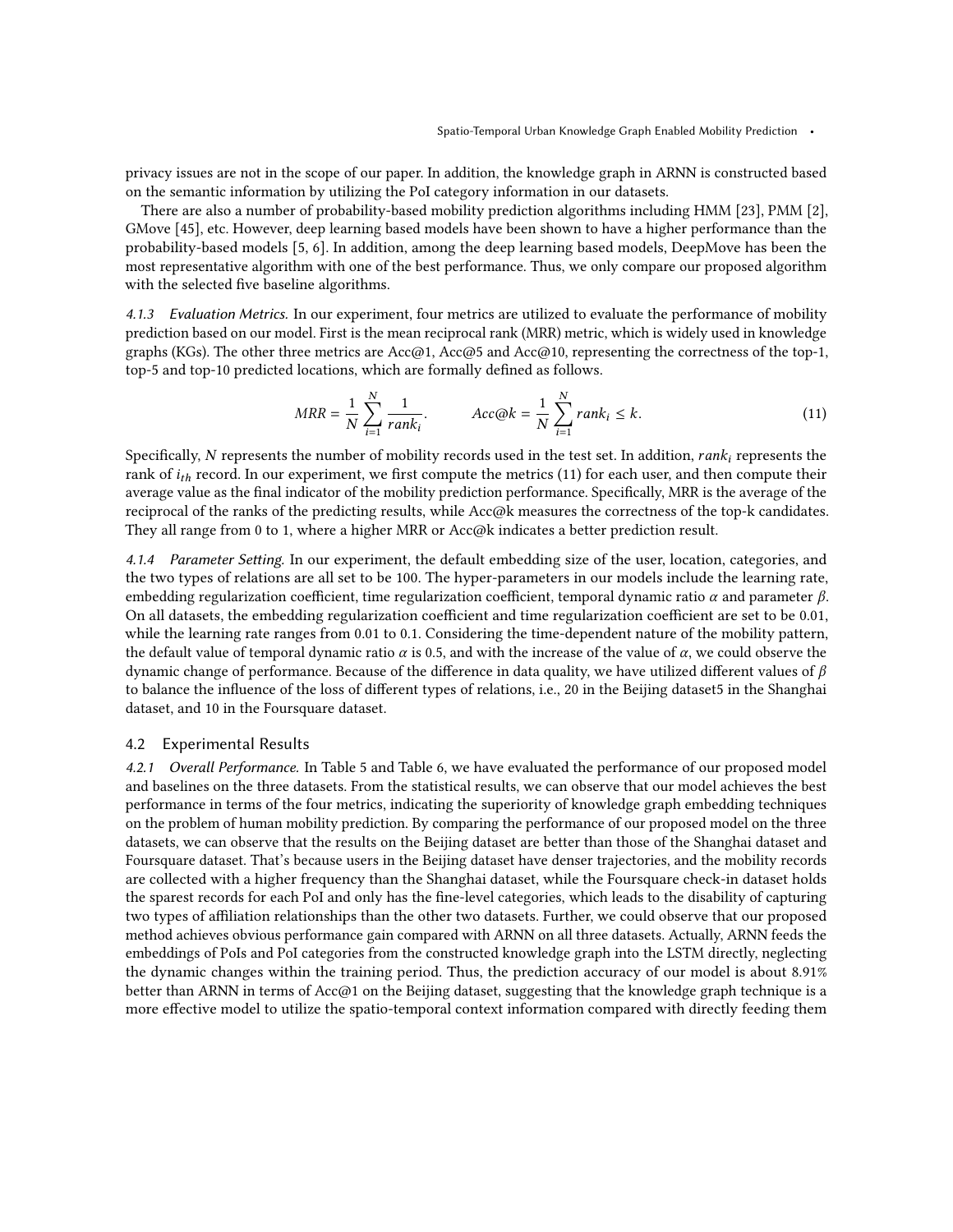<span id="page-13-0"></span>

|              |            |        | Beijing |            | Shanghai   |            |        |        |  |
|--------------|------------|--------|---------|------------|------------|------------|--------|--------|--|
|              | Accuracy@k |        |         | <b>MRR</b> | Accuracy@k | <b>MRR</b> |        |        |  |
|              | $k=1$      | $k=5$  | $k=10$  |            | $k=1$      | $k=5$      | $k=10$ |        |  |
| <b>LSTM</b>  | 38.17%     | 52.93% | 55.56%  | 44.96%     | 34.01%     | 50.04%     | 52.36% | 40.66% |  |
| <b>ROI</b>   | 35.25%     | 47.73% | 50.25%  | 41.10%     | 32.12%     | 46.46%     | 48.77% | 38.47% |  |
| <b>APHMP</b> | 40.46%     | 57.28% | 60.07%  | 48.14%     | 35.03%     | 53.02      | 55.31  | 43.18  |  |
| DeepMove     | 41.04%     | 57.55% | 60.22%  | 48.61%     | 35.74%     | 55.15%     | 57.42% | 44.51% |  |
| <b>ARNN</b>  | 44.18%     | 62.93% | 68.47%  | 53.19%     | 37.87%     | 58.03%     | 60.48% | 46.92% |  |
| Our          | 53.09%     | 76.75% | 79.97%  | 63.66%     | 42.91%     | 66.1%      | 69.62% | 52.75% |  |

<span id="page-13-1"></span>Table 5. Performance on two datasets, where bold denotes best (highest) results and underline denotes the second best results.

|              | Foursquare |                 |        |        |  |  |  |  |  |
|--------------|------------|-----------------|--------|--------|--|--|--|--|--|
|              |            | Accuracy@k      |        |        |  |  |  |  |  |
|              | $k=1$      | $k=5$<br>$k=10$ |        |        |  |  |  |  |  |
| <b>LSTM</b>  | 8.20%      | 17.06%          | 20.03% | 12.33% |  |  |  |  |  |
| <b>ROI</b>   | 6.69%      | 14.49%          | 17.33% | 10.35% |  |  |  |  |  |
| <b>APHMP</b> | 8.29%      | 18.21%          | 22.05% | 12.88% |  |  |  |  |  |
| DeepMove     | 10.13%     | 19.92%          | 23.45% | 14.73% |  |  |  |  |  |
| <b>ARNN</b>  | 12.59%     | 23.37%          | 26.43% | 17.21% |  |  |  |  |  |
| Our          | 17.71%     | 32.35%          | 37.22% | 24.34% |  |  |  |  |  |

Table 6. Performance on the Foursquare dataset, where bold denotes best (highest) results and underline denotes the second best results.

into the RNN models. Besides, apart from ARNN, DeepMove also achieves a more accurate prediction on the Beijing dataset than other baselines, demonstrating the effectiveness of the attention mechanisms of historical trajectories. In summary, our proposed model has a stronger generalization ability and achieves more accurate human mobility prediction.

4.2.2 Computational Time. To illustrate the computation complexity of our model, we evaluate the performance of our model in terms of the training time and test time. Figure [5](#page-14-0) shows the corresponding results. Specifically, all the experiments are conducted on a 48-Core 2.20GHz Linux server with 8 Titan Xp GPU. The experiment of training time is implemented with the different number of PoI categories, and the average training time is shown in Figure [5\(a\),](#page-14-1) while the average test time is shown as the functions of the number of users and PoIs in Figure [5\(b\)](#page-14-2) and Figure [5\(c\),](#page-14-3) respectively. In Figure [5\(a\),](#page-14-1) we can observe that the training time exhibits a linear growth with the number of facts in our STKG, i.e.,  $|\mathcal{G}|$ , which conforms to the total computational complexity of the training algorithm. From Figure [5\(b\)](#page-14-2) and Figure [5\(c\),](#page-14-3) we can also observe that the test time has a linear relation with  $|\mathcal{U}|$  and  $|\mathcal{P}|$ . That is, the corresponding complexity grows with the product of the number of PoIs and the number of users.

Besides, we illustrate the experimental results on the three datasets to compare different methods in terms of the total computational time in Table [7.](#page-14-4) Due to the quadratic computational complexity of the attention mechanism, the models of APHMP, DeepMove, and ARNN all have about a quadratic growth of the time complexity with the length of the historical trajectories, while LSTM, ROI, and our model do not have this issue and only require to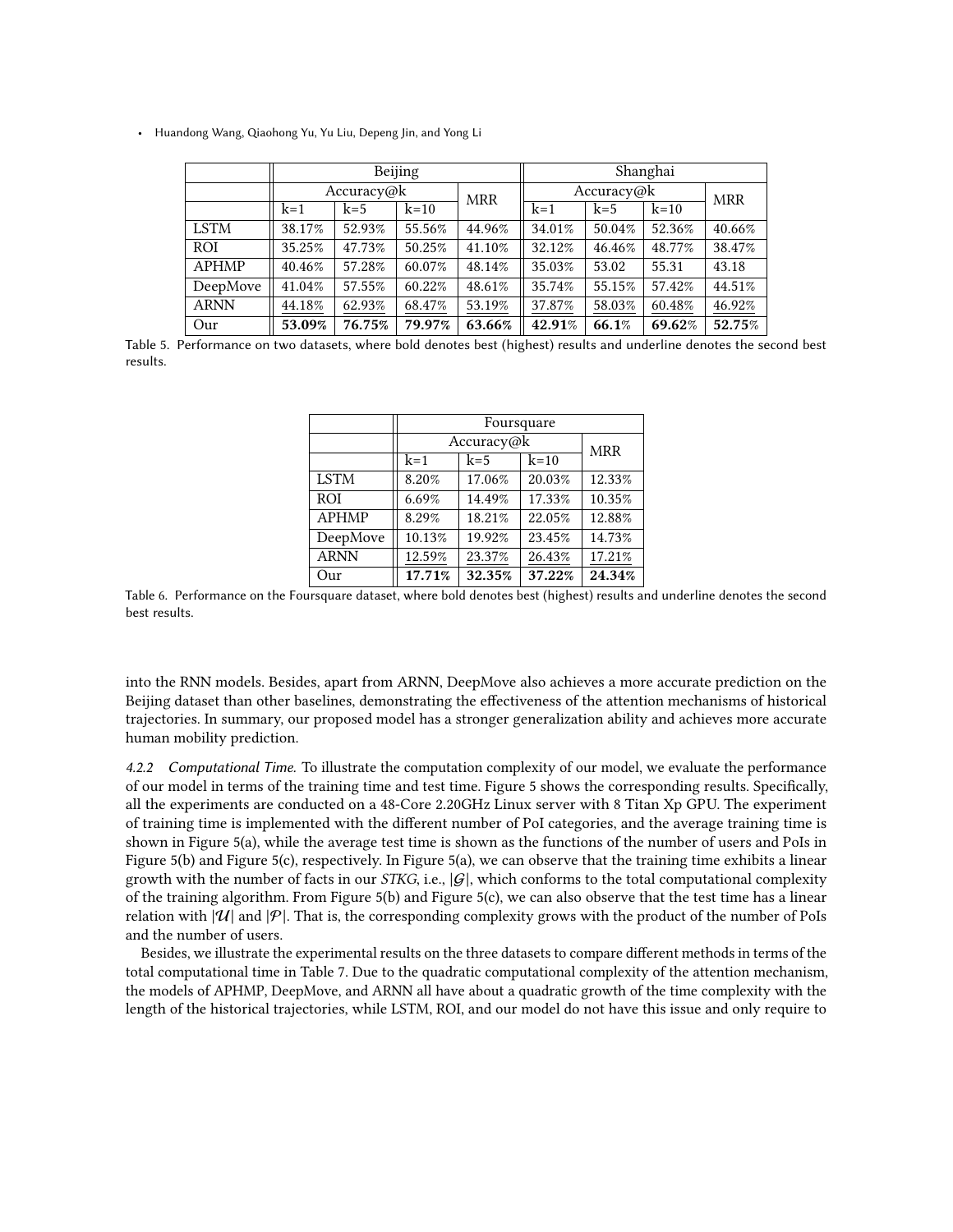<span id="page-14-1"></span><span id="page-14-0"></span>

<span id="page-14-4"></span>Fig. 5. Details of the computational complexity (a) training computational time vs. the number of facts in the *STKG*, i.e.,  $|G|$ , (b) test computational time vs. the number of users  $|\mathcal{U}|$ , and (c) test computational time vs. the number of PoIs  $|\mathcal{P}|$  on the Beijing dataset.

<span id="page-14-3"></span><span id="page-14-2"></span>

|              | Beijing(sec.) | Shanghai(sec.) | Foursquare(sec.) |
|--------------|---------------|----------------|------------------|
| <b>LSTM</b>  | 11,503        | 2,464          | 9,784            |
| <b>ROI</b>   | 9,000         | 2,062          | 9,628            |
| <b>APHMP</b> | 12,946        | 3,041          | 11,601           |
| DeepMove     | 13,129        | 3,796          | 12,190           |
| <b>ARNN</b>  | 13,921        | 5,219          | 13,049           |
| Our          | 6,542         | 1,494          | 4,131            |

Table 7. The total computational time of three datasets.

iterate over each record without the computational time influenced by the historical trajectories, indicating their strong ability in terms of scalability. From the total computational time shown in Table [7,](#page-14-4) we can observe that our proposed method costs the least time compared with other methods.

4.2.3 Impact of different auxiliary information. In Table [8,](#page-15-0) by applying different types of spatio-temporal mobility pattern relations to predict the PoI the user will go to, we can obtain several observations. First, compared with the basic STMPR, the model considering the user's last visited PoI achieves better performance in terms of Acc@1, Acc@5, and MRR. Simply speaking, users prefer to go through similar trajectories. For example, compared with the relation  $r_{V_0}$ , relation  $r_{V_1}$  on  $G^V$  improves the mobility prediction performance in terms of MRR by 1.06% on the Beijing dataset and 2.89% on the Shanghai dataset, demonstrating the importance of considering the last visited venues. Second, considering the categories of the last visited PoI is much better than considering PoI solely because the PoI category will share information with the affiliation relation between PoIs and PoI categories, thus obtaining more promising results on mobility prediction. Besides, with the generalization of representation on the last visited spatial venue, the model can capture more helpful information on predicting the next venue. From the Table [8,](#page-15-0) we can observe that the model utilizing  $r_{V_4}$  has a similar result with  $r_{V_3}$ , while increasing the performance by 2.14% in terms of MRR than  $r_{V_1}$  on the Beijing dataset. Furthermore, we also find that the model with information about the categories of PoI is much better than other models, which shows the importance and effectiveness of the auxiliary information. Generally speaking, by leveraging the auxiliary information and applying this information to our proposed model, our proposed methods achieve significant performance gain, demonstrating the effectiveness of the spatio-temporal context information and auxiliary information.

4.2.4 Impact of PoI category information. We then evaluate the performance of adding different PoI category information in our models. Specifically, we show the performance of the models considering different combinations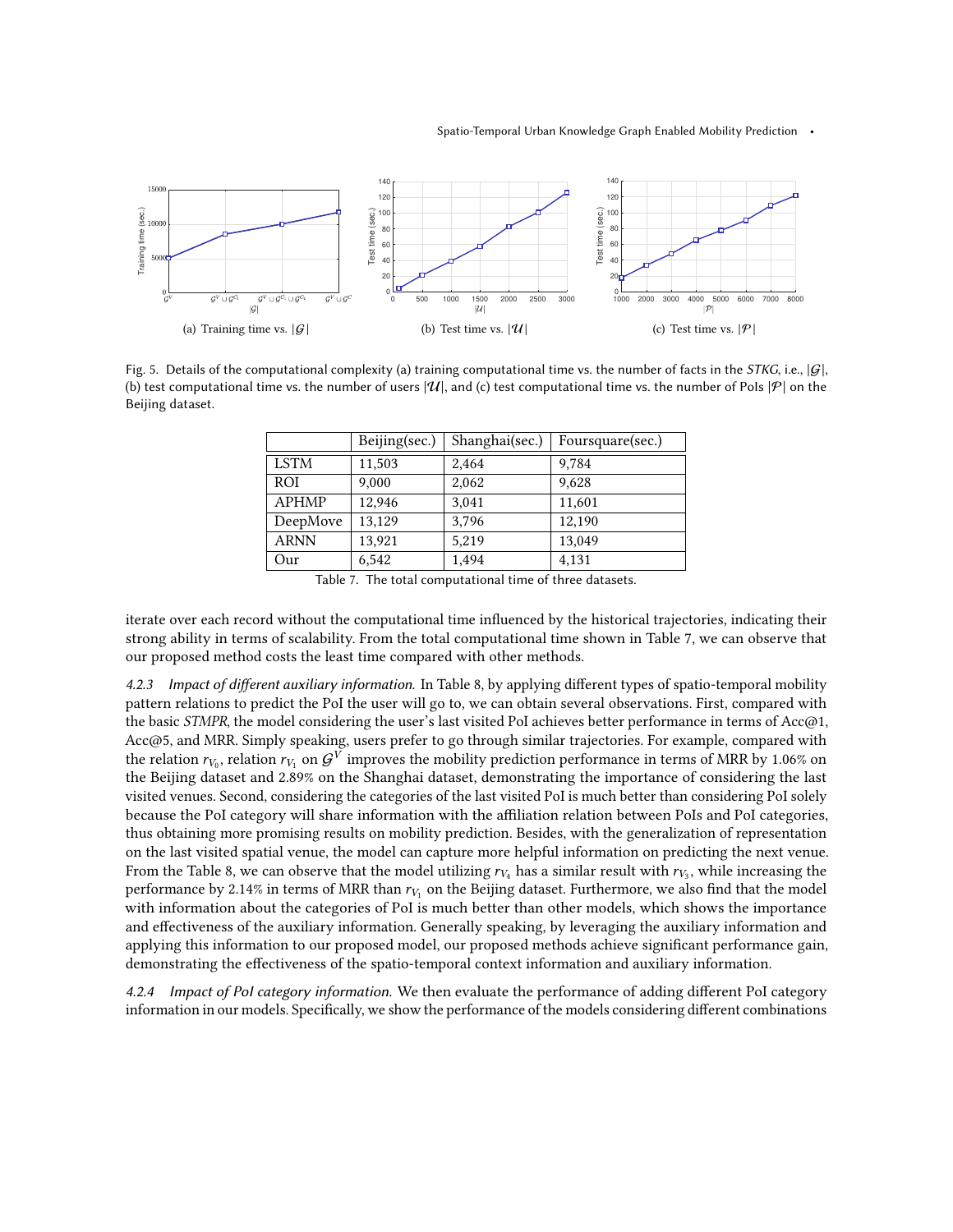<span id="page-15-0"></span>

|                             |                                                   |        |            | Beijing |            | Shanghai   |            |        |        |  |
|-----------------------------|---------------------------------------------------|--------|------------|---------|------------|------------|------------|--------|--------|--|
| <b>STKG</b><br><b>STMPR</b> |                                                   |        | Accuracy@k |         | <b>MRR</b> | Accuracy@k | <b>MRR</b> |        |        |  |
|                             |                                                   | $k=1$  | $k=5$      | $k=10$  |            | $k=1$      | $k=5$      | $k=10$ |        |  |
| $r_{V_0}$                   | $\mathcal{G}^V$                                   | 49.85% | 74.67%     | 77.57%  | 60.09%     | 36.57%     | 64.73%     | 68.21% | 48.15% |  |
| $r_{V_1}$                   | $\mathcal{G}^V$                                   | 50.81% | 74.55%     | 78.18%  | 61.15%     | 39.06%     | 64.9%      | 67.93% | 51.04% |  |
| $r_{V_2}$                   | $\mathcal{G}^V$                                   | 51.57% | 75.81%     | 79.56%  | 62.39%     | 41.12%     | 64.27%     | 67.95% | 51.12% |  |
| $r_{V_3}$                   | $\mathcal{G}^V$                                   | 52.48% | 76.16%     | 79.73%  | 63.08%     | 41.32%     | 65.07%     | 68.8%  | 51.53% |  |
| $r_{V_4}$                   | $\mathcal{G}^V$                                   | 52.56% | 76.54%     | 80.05%  | 63.29%     | 41.41%     | 65.36%     | 69.28% | 51.8%  |  |
| $r_{V_0}$                   | $G^C$<br>$\mathcal{G}^V$<br>$\cup$                | 52.59% | 75.39%     | 78.82   | 62.69%     | 41.78%     | 65.48%     | 68.8%  | 51.75% |  |
| $r_{V_1}$                   | $\cup \vec{\mathcal{G}}^{\mathcal{C}}$ .<br>$G^V$ | 51.73% | 74.94%     | 78.22%  | 62.35%     | 42.15%     | 64.71%     | 68.19% | 51.42% |  |
| $r_{V_2}$                   | $\cup \vec{\mathcal{G}}^{\mathcal{C}}$<br>$G^V$   | 52.05% | 76.14%     | 79.33%  | 62.77%     | 42.18%     | 65.09%     | 68.74% | 51.94% |  |
| $r_{V_3}$                   | $\cup \bar{\mathcal{G}}^C$ .<br>$\mathcal{G}^V$   | 53.11% | 76.31%     | 79.31%  | 63.43%     | 42.67%     | 65.69%     | 69.29% | 52.54% |  |
| $r_{V_4}$                   | $\cup \mathcal{G}^C$<br>$\mathcal{G}^V$           | 53.09% | 76.75%     | 79.97%  | 63.66%     | 42.91%     | 66.1%      | 69.62% | 52.75% |  |

• Huandong Wang, Qiaohong Yu, Yu Liu, Depeng Jin, and Yong Li

Table 8. Performance of the mobility prediction based on the spatio-temporal mobility pattern relation (STMPR) with different auxiliary information, where bold denotes best (highest) results and underline denotes the second best results.

<span id="page-15-1"></span>

Fig. 6. The performance of the models considering combining  ${\cal G}^V$  and  ${\cal G}^C$  on the Beijing dataset. Model  $G_0$  means using  ${\cal G}^V$ solely, Model  $G_1$  means combining  ${\cal G}^V$  with  ${\cal G}^{C_1}$ , Model  $G_2$  means combining  ${\cal G}^V$  with  ${\cal G}^{C_2}$ , Model  $G_3$  means combining  ${\cal G}^V$  with  ${\cal G}^{C_3}$ , Model  $G_{all}$  means combining  ${\cal G}^V$  with  ${\cal G}^C$ , i.e.,  $\{{\cal G}^{C_1}\cup{\cal G}^{C_2}\cup{\cal \breve{G}}^{C_3}\}$ .

of  $\mathcal{G}^V$  and  $\mathcal{G}^C$  in Figure [6,](#page-15-1) where the horizontal axis represents different models, while the vertical axis represents the values of MRR and Acc@1.  $G_0 \sim G_{all}$  represent our proposed methods with different combinations of  $\mathcal{G}^V$ and  $G^C$ . The left figure demonstrates that with the additional PoI category information, the performance of mobility prediction becomes better, i.e., the MRR is improved. Similarly, the results on the right figure also show the efficiency of adding the PoI category information to our models. Besides, combining different levels of category information achieves different performance gains, where leveraging coarse-level categories obtains more accurate results than utilizing fine-level categories. The main reason is that fine-level categories have more noise than other level categories. In general, the utilization of categories information indeed improves the whole performance of our proposed models.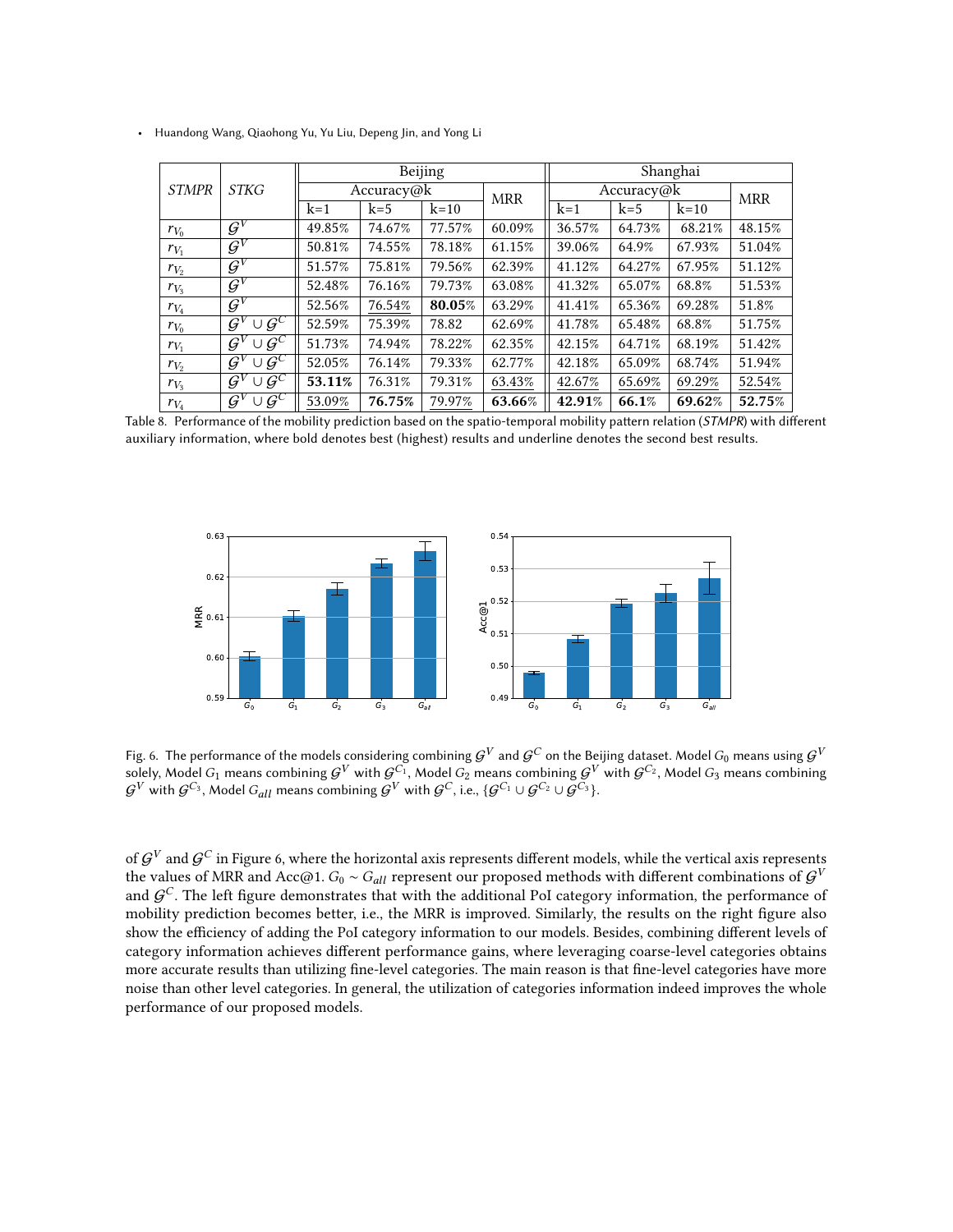<span id="page-16-0"></span>

Fig. 7. The performance on the Beijing dataset (left) and Shanghai dataset (right) as the function of the fraction of  $\alpha$ .

4.2.5 Impact of temporal dynamics. In order to interpret the influence of the temporal dynamic ratio  $\alpha$ , we show the mobility prediction performance of our proposed model in terms of different metrics as the functions of  $\alpha$  in Figure [7.](#page-16-0) The results on the left column are conducted on the Beijing dataset, and we can observe that when  $\alpha$  is set to 0, the performance of our model becomes much worse. Besides, with the increase of  $\alpha$ , MRR and Acc $\omega K$ will reach the peak value first (about  $\alpha = 0.5$ ) and then begin to decrease, which is identical with our hypothesis and design.

4.2.6 Impact of sampling rate & frequency of location access. In this group of experiments, we discretize the timestamps of users' trajectories into two-hour, one-hour, and half-hour time bins considering different sampling rates on the Beijing dataset to construct the STKG, respectively. Specifically, further distinguishing time bins belonging to working day and non-working day, we can obtain 24, 48, and 96 time bins, respectively. From Table [9,](#page-17-1) we can observe that our proposed method with half-hour time bins achieves the best performance, which suggests that the model with fine-grained trajectories performs better on mobility prediction.

We further divide PoIs into groups with different frequencies of user's location access, and show the average prediction performance corresponding to these PoI groups in Figure [8.](#page-18-0) Specifically, the horizontal axis represents the visited frequency of PoIs. For example, the result corresponding to the frequency interval 30 ∼ 60 represents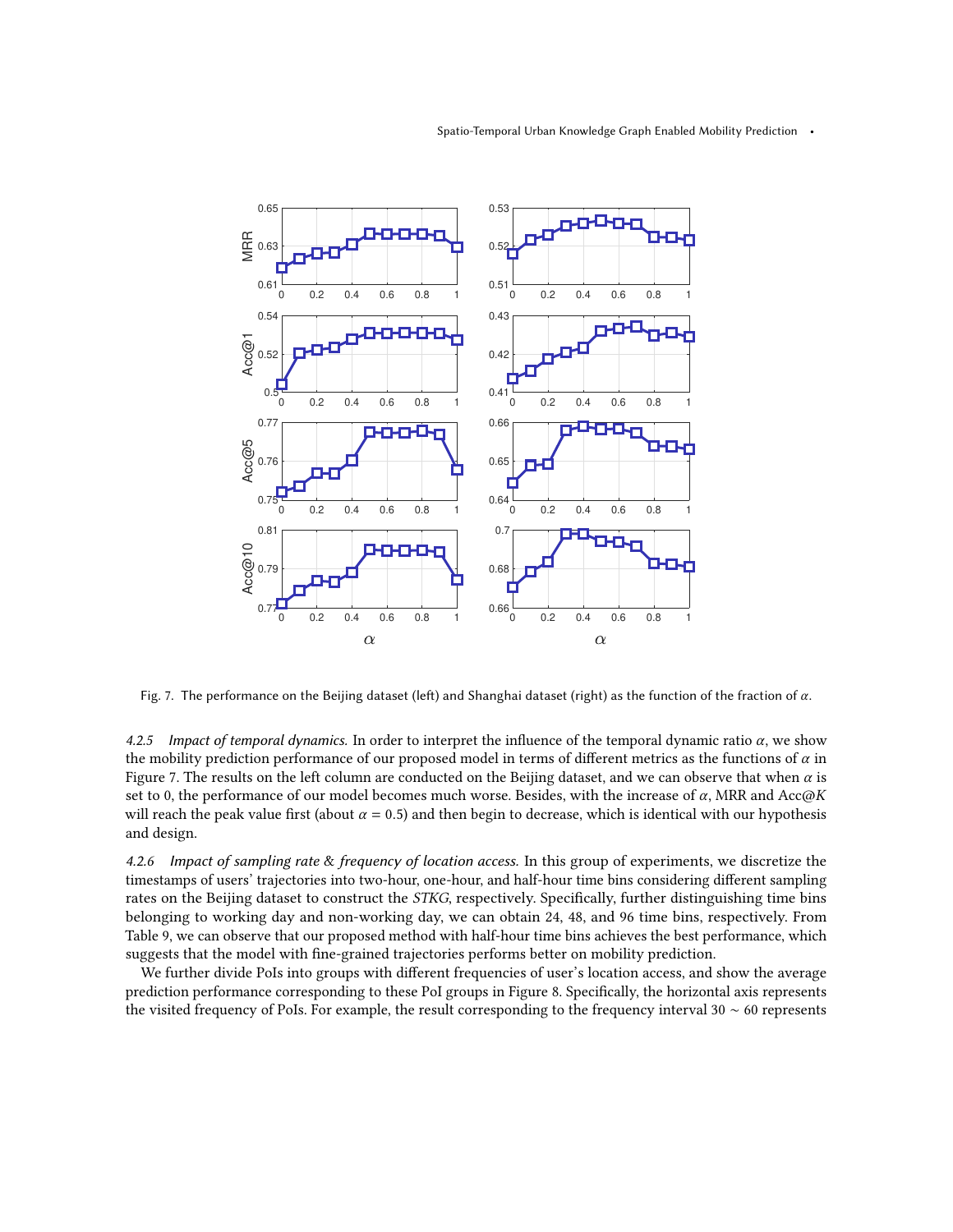|            | Beijing    |            |        |        |  |  |  |
|------------|------------|------------|--------|--------|--|--|--|
|            | Accuracy@k | <b>MRR</b> |        |        |  |  |  |
|            | $k=1$      | $k=5$      | $k=10$ |        |  |  |  |
| 2 hours    | 52.22%     | 76.21%     | 79.42% | 62.88% |  |  |  |
| 1 hour     | 52.81%     | 76.62%     | 79.77% | 63.38% |  |  |  |
| 30 minutes | 53.09 %    | 76.75%     | 79.97% | 63.66% |  |  |  |

<span id="page-17-1"></span>Table 9. The effects of sampling rate in terms of four metrics on the Beijing dataset.

<span id="page-17-2"></span>

| STMPR     |                                                     | Beijing    |           |           |            | Shanghai   |        |           |            |
|-----------|-----------------------------------------------------|------------|-----------|-----------|------------|------------|--------|-----------|------------|
|           | STKG                                                | Accuracy@k |           |           | <b>MRR</b> | Accuracy@k |        |           | <b>MRR</b> |
|           |                                                     | $k=1$      | $k=5$     | $k=10$    |            | $k=1$      | $k=5$  | $k=10$    |            |
| $r_{V_4}$ | $\cup G^C$<br>$G^V$                                 | 53.09%     | 76.75%    | 79.97%    | 63.66%     | 42.91%     | 66.1%  | 69.62%    | 52.75%     |
| $r_{V_4}$ | $\overline{\cup G^C\cup G^{C'}}$<br>$\mathcal{G}^V$ | 53.19%     | $76.73\%$ | $80.01\%$ | 63.72%     | 43.12%     | 66.07% | $69.61\%$ | 52.97%     |

Table 10. Performance of the mobility prediction based on the spatio-temporal mobility pattern relation (STMPR) with two types of affiliation relation.

the average prediction accuracy of the locations which are visited by users for 30  $\sim$  60 times in the historical mobility records. Generally speaking, the prediction is easier when users visit the same place more frequently, and we can conclude that with the increase of the frequency of user's location access, we can obtain a better prediction performance.

4.2.7 Impact of other potential relations. As we discussed before, the category affiliation relations are also possible to be considered in our constructed STKG. Thus, in this group of experiments, we conduct comparative experiments on whether to add the category affiliation relation in our model, of which the results are shown in Table [10.](#page-17-2) As we can observe, considering the category affiliation relations indeed help improve the mobility prediction performance, demonstrating the effectiveness of our model in terms of capturing the rich semantic information from multiple types of relations. However, we can also observe that the performance gain is very limited. Thus, it is reasonable to mainly focus on the two key relationships. Apart from the category affiliation relation, human mobility patterns may be affected by other relations, e.g., user feature, user social network, etc., which we leave for future work.

# <span id="page-17-0"></span>5 RELATED WORK AND DISCUSSION

# 5.1 Mobility Prediction

A number of works focus on predicting users' future mobility based on historical user trajectories directly. One widely used method is the Markov models [\[22,](#page-21-12) [30\]](#page-21-13). In the Markov model, users' mobility is modeled by a series of transitions between the predefined states, which represent different locations. In addition, users' future movements only depend on their current states. Wang et al. [\[35\]](#page-22-11) utilize multiple interconnected Markov chains to model users' different mobility behavior during different periods of time. Jeong et al. [\[14\]](#page-21-14) cluster users based on their Markov transition kernels. Then, the obtained cluster structure is further used to aid mobility prediction and overcome the sparse issue. An extension of the Markov model is the high-order Markov model, where users' future states depend on the past several states. Lu et al. [\[22\]](#page-21-12) combine multiple Markov models with different orders to predict users' mobility, where a "fallback mechanism" is adopted to dynamically switch between Markov models with different orders [\[30\]](#page-21-13). Similar with [\[22\]](#page-21-12), a variable-order Markov model with the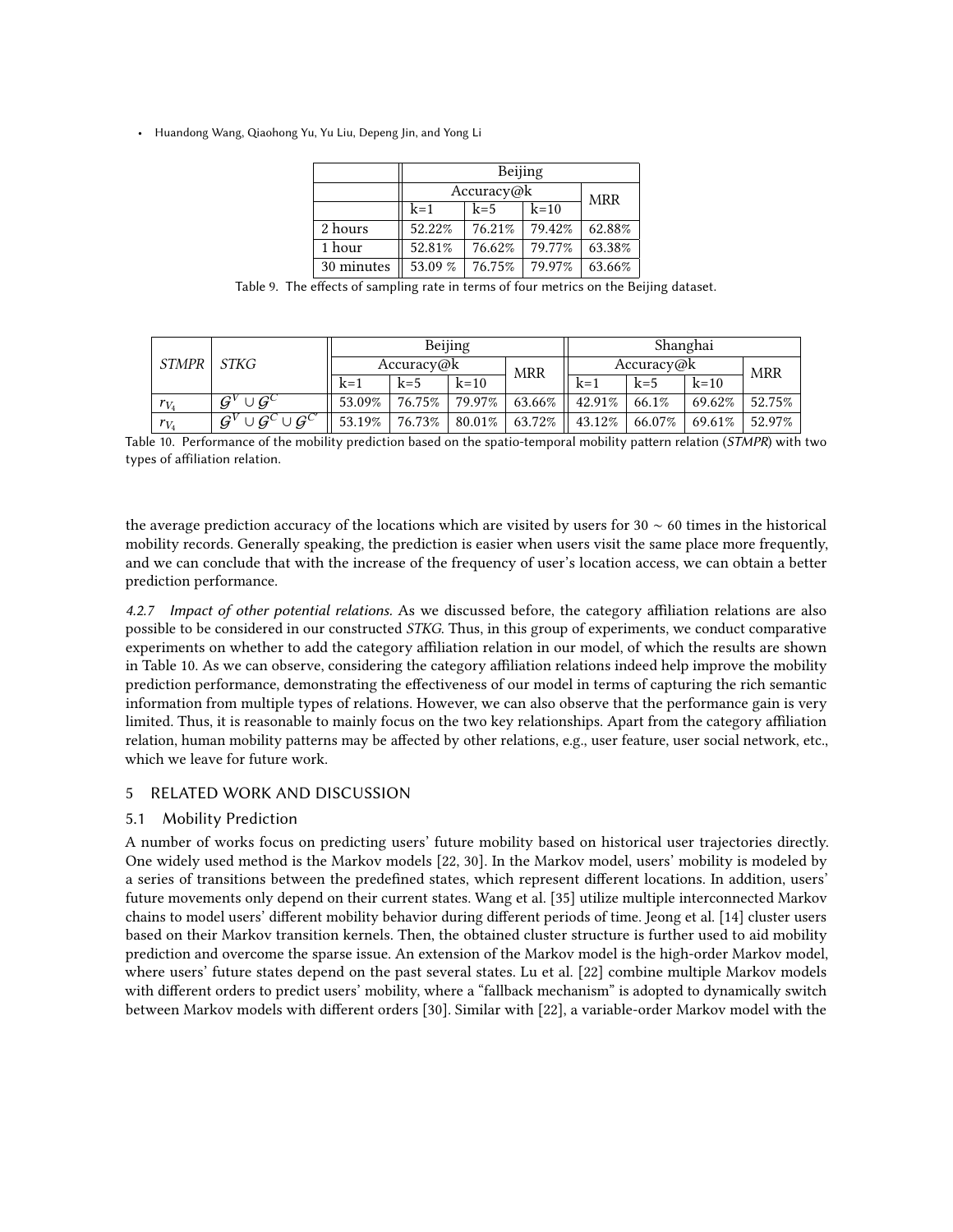<span id="page-18-0"></span>

Fig. 8. The mobility prediction performance of our proposed model as the functions of the frequency of user's location access on the Beijing dataset.

dynamic order adaptively determined by users' personal frequent patterns is also utilized in [\[28\]](#page-21-15) to predict users' mobility. Another extension of the Markov model is the hidden Markov model (HMM), where each state represents a probabilistic distribution over locations rather than a single location. Mathew et al. [\[23\]](#page-21-11) utilize HMM to predict users' mobility. Zhang et al. [\[45\]](#page-22-10) further combine HMM and clustering techniques [\[14\]](#page-21-14) to improve the mobility prediction performance. Input-Output Hidden Markov Model (IO-HMM), which is another variation of the Markov model and can incorporate context information of the sequence to be predicted, is utilized in [\[12\]](#page-21-16) to model the temporal information. Different from the Markov model, a number of other approaches model users' mobility based on Bayesian probabilistic models. Wang et al. [\[36\]](#page-22-12) consider the continuity of human mobility in terms of the temporal dimension by utilizing von Mises distribution in the Bayesian probabilistic model. Huai et al. [\[13\]](#page-21-17) extend the Bayesian hidden Markov model to consider contextual information. Jie et al. [\[7\]](#page-21-18) utilize the recurrent neural network combined with the attention mechanism to model user mobility. McInerney et al. [\[24\]](#page-21-19) propose a Bayesian-based algorithm that shares temporal patterns of mobility among different users. Compared with them, our work is the first to convert the mobility prediction problem to the fact completion problem in knowledge graphs. Compared with the existing method [\[11\]](#page-21-10) which uses the embeddings extracted from the knowledge graph as the initial features, the technique of knowledge graphs is a more powerful tool and can incorporate background knowledge from multiple sources and multiple types of relations in a cohesive manner, which have been demonstrated by our experimental results. What's more, the "knowledge" involved in the massive spatio-temporal trajectories of users can be extracted in the form of structured tuples, which help to better understand the user mobility patterns and better characterize the features of users, spatial venues, and time correlated with the mobility patterns of users.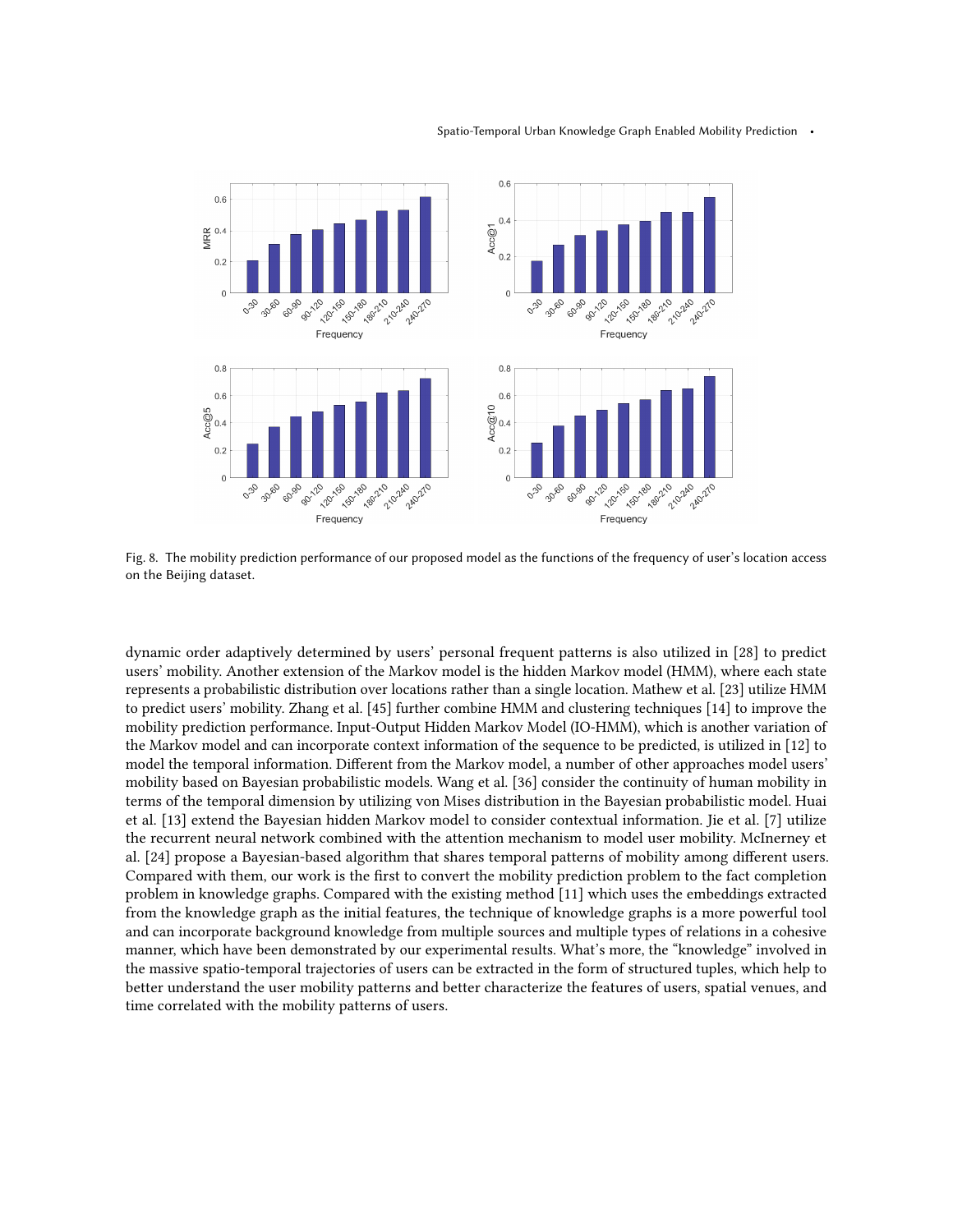### 5.2 Knowledge Graph

Traditionally, knowledge graph (KG) represents real-world facts with relations and corresponding involved entities [\[15,](#page-21-20) [39\]](#page-22-13). Especially, studies close to our work are spatial KGs [\[31,](#page-22-14) [38,](#page-22-4) [41\]](#page-22-15) and temporal KGs [\[3,](#page-20-3) [9,](#page-21-21) [18,](#page-21-6) [33\]](#page-22-16). As for spatial KGs, most works investigate the construction with explicit geographic entities. Sun et al. [\[31\]](#page-22-14) utilize the taxonomy tree structure to describe the spatial relationship between geographic entities, e.g., China isPartOf Asia. Yan et al. [\[41\]](#page-22-15) propose a reinforcement learning framework to explicitly summarize geographic components such as places and regions. Recently, Wang et al. [\[38\]](#page-22-4) construct a spatial KG for mobile user profiling, in which regions, PoIs, and categories are defined as entities, while isPartOf and isCategoryOf are defined as relations. However, such KGs above are static without time domain considered, which usually fails in spatio-temporal modeling. On the other hand, temporal KGs incorporate time information into traditional KGs with quadruplets, i.e., the relationship between head and tail entities as well as time points. Several works focus on temporal KG completion. For example, Trivedi et al. [\[33\]](#page-22-16) firstly integrate temporal point process with recurrent neural network for temporal KG completion. Goel et al. [\[9\]](#page-21-21) consider both static and dynamic features of entities, and further propose diachronic entity embedding for temporal KG completion. In addition, Dasgupta et al. [\[3\]](#page-20-3) follow translation distance approaches in static KGs, leveraging time-related hyperplane for semantic modeling. Lacroix et al. [\[18\]](#page-21-6) extend tensor decomposition approach ComplEx [\[34\]](#page-22-8) from static KGs to temporal KGs with complex-valued time embedding proposed. It should be noted that existing temporal KG completion approaches only investigate event based KGs, especially political events with the coarse temporal granularity of 1 day [\[4,](#page-20-4) [19\]](#page-21-22). In comparison, our work focus on the fine-grained temporal granularity of half an hour and much more complex human mobility problems. Additionally, Neumaier et al. [\[26\]](#page-21-23) integrate the relevant tables through leveraging spatio-temporal annotations and construct a hierarchical spatio-temporal knowledge graph to capture the semantic information between spatial entities, e.g., the geo-entities federal state 'Bavaria' locates in the country 'Germany'. Different from them, our work directly defines the affiliation relations characterizing PoI category information to assist in improving the performance of the mobility prediction. Overall, existing works in KGs consider either spatial domain or time domain with quite coarse spatial granularity (city, country, etc.) or temporal granularity (day, year, etc.), which are not applicable for fine-grained human mobility prediction (usually PoI and hour for spatial and temporal granularity). In comparison, our work considers both spatial and temporal domains for such problems, which helps us to model the mobility patterns of users in terms of both temporal dimension and spatial dimension and improve the mobility prediction performance. Besides, several recent works observe that real-world knowledge usually involves more than two entities simultaneously (like our researched problem), and generalize traditional binary KGs to n-ary KGs with n-ary relations [\[10,](#page-21-24) [21\]](#page-21-25), which can be good support for our research. Finally, by using the spatio-temporal context information as the auxiliary information, the mobility prediction performance is significantly improved.

## 5.3 Implications and Limitations

Our study has shown that our defined STKG and the involved spatio-temporal mobility pattern relation are an effective carrier of "knowledge" involved in the massive mobility trajectory data. Specifically, based on them, the performance of mobility prediction has beat the most representative mobility state-of-the-art algorithms. What's more, our study has shown that more facts as background knowledge help to better model the facts of the spatio-temporal mobility pattern relations, indicating that we can characterize the world better by introducing more knowledge into the knowledge graph. A more important implication for us is that the knowledge graph technique can be utilized to solve many ubiquitous computing tasks, where our work has made a good example. What's more, based on the strong ability of the knowledge graph in terms of incorporating "knowledge" from multiple sources and multiple types of relations, a universal knowledge graph, which incorporates all the available data sources or relation types, is possible to be built to solve massive ubiquitous computing tasks simultaneously,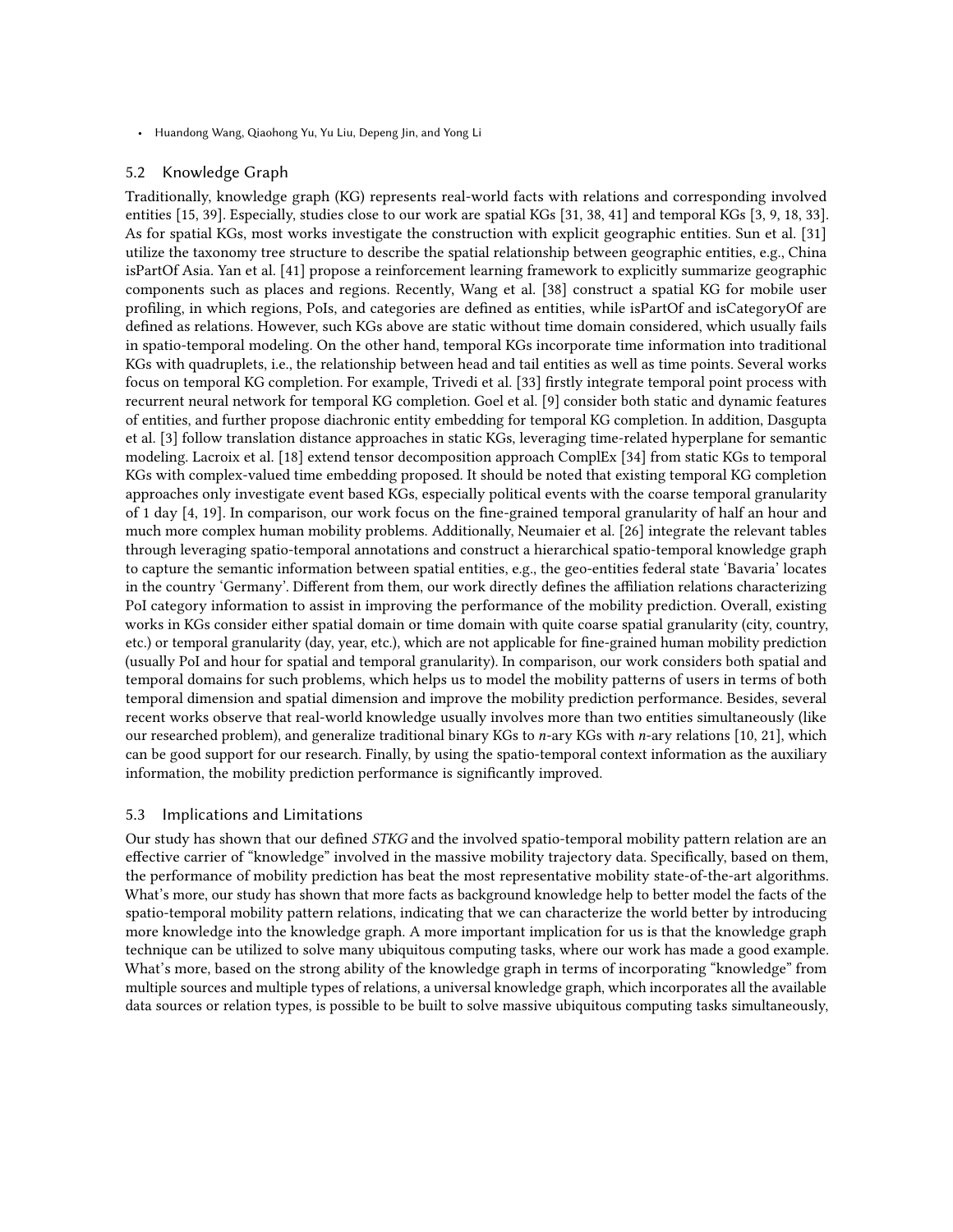and even achieve better performance by utilizing the correlation between different tasks. For the community of the computer human interaction, the knowledge graph can also help to express the "knowledge" about the interaction between the computer and human better, and provide a new promising solution to solve many practical tasks. For example, some research variables and their relationships in both ubiquitous computing and computer human interaction can be seen as the entities and relations in the knowledge graph, and widely studied knowledge graph embedding approaches [\[39\]](#page-22-13) can provide good representations for such variables in downstream tasks. In addition, the extracted "knowledge" in the form of structured tuples is also useful for a number of applications including user profiling [\[40\]](#page-22-5), spatio-temporal aware recommendation [\[44\]](#page-22-6), etc.

One of the limitations of our paper is that we only consider the background knowledge of the PoI categories, which is one of the most readily available background knowledge and can be obtained from online map services. Future work will look into the impact of background knowledge from different sources, e.g., fine-grained attribute information of spatial venues and users, spatio-temporal event information in the urban environment, etc. Another limitation is that the temporal information is only utilized in the form of discrete time bins in our paper. There exist other techniques of knowledge graph embedding that utilize the continuous temporal information, e.g., diachronic embedding [\[9\]](#page-21-21). Future work will look into the impact of different forms of temporal information on the mobility prediction task.

### <span id="page-20-0"></span>6 CONCLUSIONS AND FUTURE WORK

In this paper, we propose a new type of knowledge graph, i.e., spatio-temporal urban knowledge graph (STKG), where mobility trajectories are modeled as the facts of spatio-temporal mobility pattern relations, and we convert the mobility prediction problem to the knowledge graph completion problem in the constructed STKG. Further, combined with the background knowledge from other sources, e.g., Point of Interests (PoI) category information, a complex embedding model is trained to learn the features of entities and relations and measure the plausibility of facts in STKG to solve the knowledge graph completion problem. Extensive evaluations confirm the high accuracy of our model in predicting users' mobility and demonstrate the effectiveness of utilizing PoI categories as the background knowledge in STKG. As for future work, we will consider more background knowledge from different sources. In addition, we will consider multiple variants of the spatio-temporal mobility pattern in one STKG simultaneously, and utilize the structure of relation paths in STKG to improve the prediction performance.

## ACKNOWLEDGMENTS

This work was supported in part by the National Natural Science Foundation of China under U1936217, 61971267, 61972223, 61941117, 61861136003, and 62171260, the National Key Research and Development Program of China under grant 2018YFB1800804, the Beijing Natural Science Foundation under L182038, the Beijing National Research Center for Information Science and Technology under 20031887521, the China Postdoctoral Science Foundation under 2021M691830, and research fund of Tsinghua University - Tencent Joint Laboratory for Internet Innovation Technology.

## REFERENCES

- <span id="page-20-1"></span>[1] Yazan Abu Farha, Alexander Richard, and Juergen Gall. 2018. When will you do what?-anticipating temporal occurrences of activities. In Proc. CVPR.
- <span id="page-20-2"></span>[2] Eunjoon Cho, Seth A Myers, and Jure Leskovec. 2011. Friendship and mobility: user movement in location-based social networks. In Proceedings of the 17th ACM SIGKDD international conference on Knowledge discovery and data mining (KDD). 1082–1090.
- <span id="page-20-3"></span>[3] Shib Sankar Dasgupta, Swayambhu Nath Ray, and Partha Talukdar. 2018. Hyte: Hyperplane-based temporally aware knowledge graph embedding. In Proceedings of the 2018 conference on empirical methods in natural language processing. 2001–2011.
- <span id="page-20-4"></span>[4] Boschee Elizabeth, Lautenschlager Jennifer, O'Brien Sean, Shellman Steve, Starz James, and Michael Ward. 2017. Icews coded event dataa. (2017).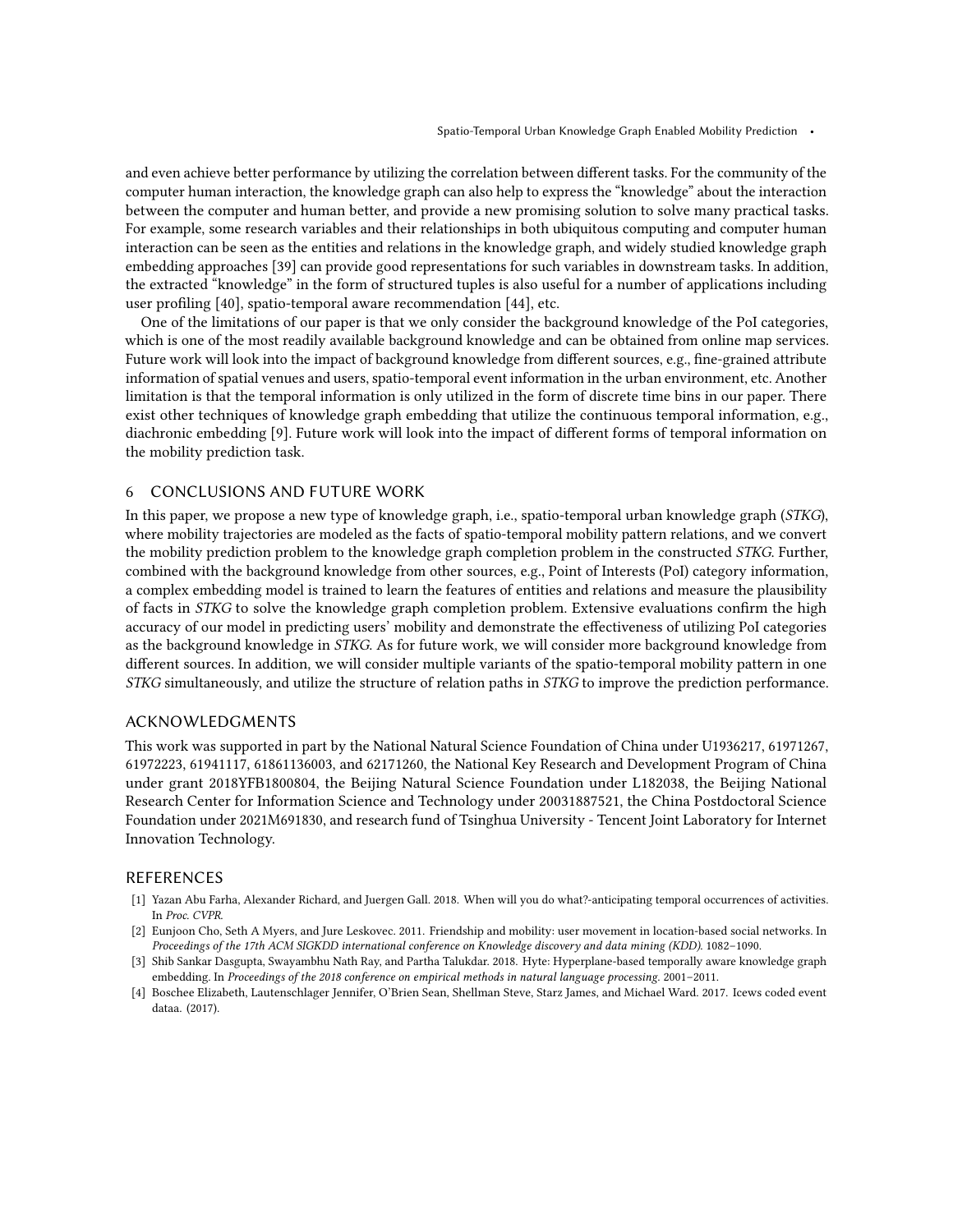- Huandong Wang, Qiaohong Yu, Yu Liu, Depeng Jin, and Yong Li
- <span id="page-21-9"></span>[5] Zipei Fan, Xuan Song, Renhe Jiang, Quanjun Chen, and Ryosuke Shibasaki. 2019. Decentralized Attention-based Personalized Human Mobility Prediction. Proceedings of the ACM on Interactive, Mobile, Wearable and Ubiquitous Technologies (IMWUT) 3, 4 (2019), 1–26.
- <span id="page-21-7"></span>[6] Jie Feng, Yong Li, Zeyu Yang, Qiang Qiu, and Depeng Jin. 2020. Predicting Human Mobility with Semantic Motivation via Multi-task Attentional Recurrent Networks. IEEE Transactions on Knowledge and Data Engineering (TKDE) PP, 99 (2020), 1–1.
- <span id="page-21-18"></span>[7] Jie Feng, Yong Li, Chao Zhang, Funing Sun, and Depeng Jin. 2018. DeepMove: Predicting Human Mobility with Attentional Recurrent Networks. In Proceedings of the 2018 World Wide Web Conference.
- <span id="page-21-4"></span>[8] Mikhail Galkin, Priyansh Trivedi, Gaurav Maheshwari, Ricardo Usbeck, and Jens Lehmann. 2020. Message Passing for Hyper-Relational Knowledge Graphs. arXiv[:2009.10847](https://arxiv.org/abs/2009.10847)
- <span id="page-21-21"></span>[9] Rishab Goel, Seyed Mehran Kazemi, Marcus Brubaker, and Pascal Poupart. 2020. Diachronic embedding for temporal knowledge graph completion. In Proceedings of the AAAI Conference on Artificial Intelligence, Vol. 34. 3988–3995.
- <span id="page-21-24"></span>[10] Saiping Guan, Xiaolong Jin, Yuanzhuo Wang, and Xueqi Cheng. 2019. Link prediction on n-ary relational data. In The World Wide Web Conference. 583–593.
- <span id="page-21-10"></span>[11] Qing Guo, Zhu Sun, Jie Zhang, and Yin-Leng Theng. 2020. An Attentional Recurrent Neural Network for Personalized Next Location Recommendation. 34 (2020), 83–90.
- <span id="page-21-16"></span>[12] Jiawei Hu, Yanfeng Wang, and Ya Zhang. 2015. IOHMM for location prediction with missing data. In Proceedings of IEEE International Conference on Data Science and Advanced Analytics (DSAA). 1–10.
- <span id="page-21-17"></span>[13] Baoxing Huai, Enhong Chen, Hengshu Zhu, Hui Xiong, Tengfei Bao, Qi Liu, and Jilei Tian. 2014. Toward personalized context recognition for mobile users: A semisupervised Bayesian HMM approach. ACM Transactions on Knowledge Discovery from Data (TKDD) 9, 2 (Sep. 2014), 10.
- <span id="page-21-14"></span>[14] Jaeseong Jeong, Mathieu Leconte, and Alexandre Proutiere. 2016. Cluster-aided mobility predictions. In Proceedings of the 35th Annual IEEE International Conference on Computer Communications (INFOCOM). 1–9.
- <span id="page-21-20"></span>[15] Shaoxiong Ji, Shirui Pan, Erik Cambria, Pekka Marttinen, and S Yu Philip. 2021. A Survey on Knowledge Graphs: Representation, Acquisition, and Applications. IEEE Transactions on Neural Networks and Learning Systems (2021).
- <span id="page-21-8"></span>[16] Renhe Jiang, Xuan Song, Zipei Fan, Tianqi Xia, Quanjun Chen, Qi Chen, and Ryosuke Shibasaki. 2018. Deep ROI-Based Modeling for Urban Human Mobility Prediction. Proceedings of the ACM on Interactive Mobile Wearable Ubiquitous Technologies (IMWUT) 2, 1 (2018), 1–29.
- <span id="page-21-5"></span>[17] Tingsong Jiang, Tianyu Liu, Tao Ge, Lei Sha, Baobao Chang, Sujian Li, and Zhifang Sui. 2016. Towards time-aware knowledge graph completion. In Proceedings of COLING 2016, the 26th International Conference on Computational Linguistics: Technical Papers. 1715–1724.
- <span id="page-21-6"></span>[18] Timothée Lacroix, Guillaume Obozinski, and Nicolas Usunier. 2020. Tensor decompositions for temporal knowledge base completion. arXiv preprint arXiv:2004.04926 (2020).
- <span id="page-21-22"></span>[19] Kalev Leetaru and Philip A Schrodt. 2013. Gdelt: Global data on events, location, and tone, 1979–2012. In ISA annual convention, Vol. 2. Citeseer, 1–49.
- <span id="page-21-3"></span>[20] Weijie Liu, Peng Zhou, Zhe Zhao, Zhiruo Wang, Qi Ju, Haotang Deng, and Ping Wang. 2020. K-bert: Enabling language representation with knowledge graph. In Proceedings of the AAAI Conference on Artificial Intelligence (AAAI), Vol. 34. 2901–2908.
- <span id="page-21-25"></span>[21] Yu Liu, Quanming Yao, and Yong Li. 2020. Generalizing tensor decomposition for n-ary relational knowledge bases. In Proceedings of The Web Conference 2020. 1104–1114.
- <span id="page-21-12"></span>[22] Xin Lu, Erik Wetter, Nita Bharti, Andrew J Tatem, and Linus Bengtsson. 2013. Approaching the limit of predictability in human mobility. Scientific reports 3 (Oct. 2013).
- <span id="page-21-11"></span>[23] Wesley Mathew, Ruben Raposo, and Bruno Martins. 2012. Predicting future locations with hidden Markov models. In Proceedings of the ACM conference on ubiquitous computing (UbiComp). 911–918.
- <span id="page-21-19"></span>[24] James McInerney, Jiangchuan Zheng, Alex Rogers, and Nicholas R Jennings. 2013. Modelling heterogeneous location habits in human populations for location prediction under data sparsity. In Proceedings of the ACM international joint conference on Pervasive and ubiquitous computing (UbiComp). 469–478.
- <span id="page-21-0"></span>[25] Apollinaire Nadembega, Abdelhakim Hafid, and Tarik Taleb. 2014. A destination and mobility path prediction scheme for mobile networks. IEEE transactions on vehicular technology 64, 6 (2014), 2577–2590.
- <span id="page-21-23"></span>[26] Sebastian Neumaier and Axel Polleres. 2019. Enabling Spatio-Temporal Search in Open Data. Journal of Web Semantics 55 (2019), 21–36.
- <span id="page-21-1"></span>[27] Minming Ni, Zhangdui Zhong, and Dongmei Zhao. 2011. MPBC: A mobility prediction-based clustering scheme for ad hoc networks. IEEE Transactions on Vehicular Technology 60, 9 (2011), 4549–4559.
- <span id="page-21-15"></span>[28] Yuanyuan Qiao, Zhongwei Si, Yanting Zhang, Fehmi Ben Abdesslem, Xinyu Zhang, and Jie Yang. 2018. A hybrid Markov-based model for human mobility prediction. Neurocomputing 278 (2018), 99–109.
- <span id="page-21-2"></span>[29] Wee-Seng Soh and Hyong S Kim. 2003. QoS provisioning in cellular networks based on mobility prediction techniques. IEEE Communications Magazine 41, 1 (2003), 86–92.
- <span id="page-21-13"></span>[30] Libo Song, David Kotz, Ravi Jain, and Xiaoning He. 2006. Evaluating Next-Cell Predictors with Extensive Wi-Fi Mobility Data. IEEE Transactions on Mobile Computing 5, 12 (2006), 1633–1649.